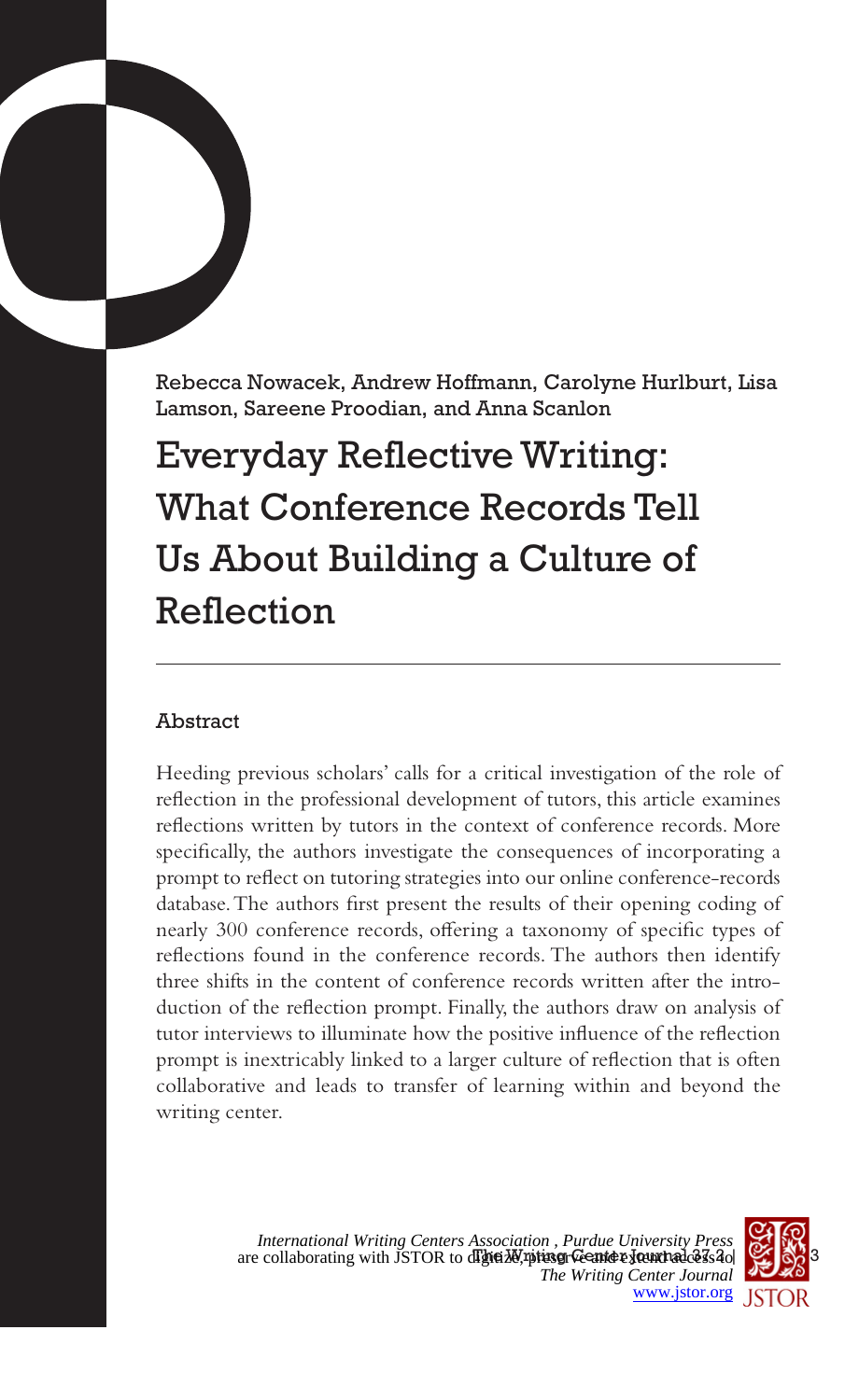*Reflection* is a capacious term, including both routine and deeply intentional activities. Writing center scholars have described reflection as necessary for the ongoing professional development of experienced tutors—and indeed entire writing centers. Despite this longstanding emphasis on reflection, however, research taking a sustained and systematic look at the effects—or the challenges—of reflection in writing centers is more difficult to come by. Part of our goal in our research was to capture the various types and functions of reflection in our writing center. Through our analyses of the records written after peer writing consultations (which we refer to as *conference records*) and of tutor interviews, we came to understand that the everyday activity of writing conference records functioned as an ongoing, low-stakes opportunity to build a culture of reflection in our writing center and as professional development for tutors. For new tutors, beginning to write conference records provided opportunities to work collaboratively with experienced tutors and to learn the ways of knowing valued within the community of practice that is our writing center; for experienced tutors, writing conference records offered daily opportunities to document and reflect on their developing knowledge and confidence. The culture of reflection in our writing center is, we discovered, profoundly collaborative.

Conference records in our writing center, while hardly unique, function in ways significantly different from those described in much of the published scholarship on conference records. Our records are not sent to either writers or instructors; they are in-house documents, kept as a means of both helping tutors learn whether writers have already met with a writing tutor (and, if so, what happened in that earlier conference) and as a means of reminding a tutor about a project if there is an ongoing writer/tutor relationship. Our long-standing prompt was a simple "Brief summary of session."

What makes our conference records a particularly rich site for exploring reflective practice is an addition we made five years ago; at the suggestion of our tutor-led Reflective Practice Leadership Cluster, we added a second prompt in a separate box: "Reflection on tutoring strategies." To be frank, Rebecca (in her role as director) wasn't initially sure exactly what tutors would put in this box. But since reflection is widely accepted as an important part of our work as writing tutors—and because we work at a Jesuit university that privileges reflection as part of the "Ignatian pedagogical paradigm" (International Commission, 1993, p. 6)—she readily added that tutor-generated prompt to our conference-record form. When the reflection prompt was initially added, the Leadership Cluster did share with the full staff the rationale for that second prompt—and during their internship semester, subsequent tutors learned from experi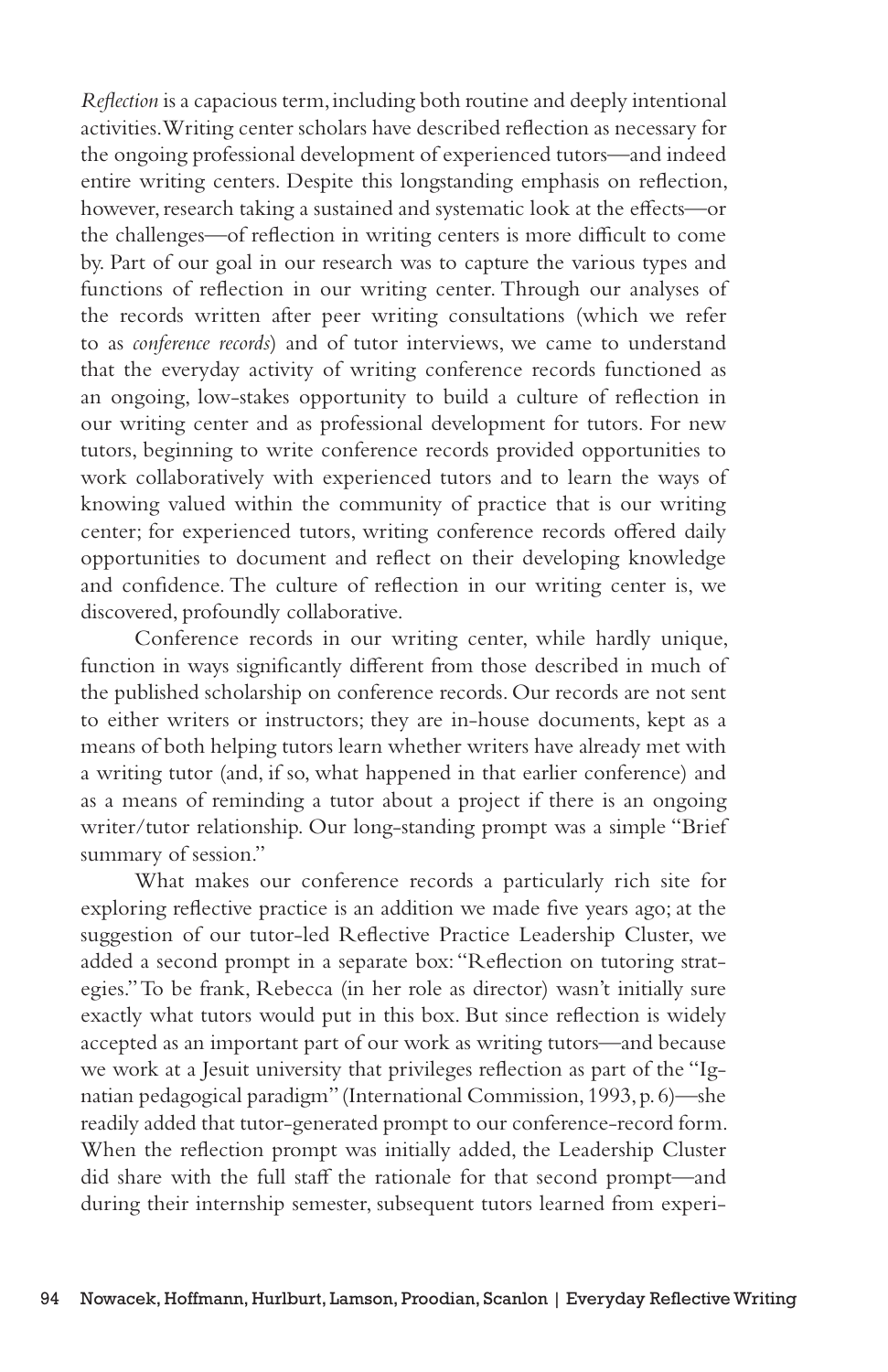enced tutor-mentors how to compose effective conference records; but as a staff, we never paid close or substantial attention to the "Reflection on tutoring strategies" portion of our conference records. Although we readily acknowledge that this benign neglect is not a desirable approach, it has nevertheless provided an opportunity for us to study how reflection unfolds in low-stakes and largely self-regulated contexts.

In this project, we analyze those records to see how tutors reflect on their tutoring practices in a context that is ostensibly public (everyone on staff has access to and can read those conference records) but is in practice relatively private (there has been little conversation about those records so little sense that anyone else has the time or interest to read beyond the "Brief summary" box). Our comparison of tutor records written before and after the explicit reflection prompt was added suggests that given little guidance, tutors have taken uneven advantage of the opportunity to make connections and think about the trajectory of their professional development in these notes; however, we do see evidence that the existence of a "Reflection on tutoring strategies" prompt as part of conference records both increases and somewhat alters the nature of reflective writings. Furthermore, we argue, those reflective writings are part of a larger culture of reflection; recognizing how the conference records mediate participation in this larger tutoring community illuminates both the collaborative dimensions of reflection and the ways in which reflective writings facilitate transfer of learning within and beyond the writing center.

#### Review of Scholarship

This project sits at the intersection of three ongoing areas of inquiry in writing center studies: conference records, reflection, and transfer of learning. Although our data do not allow us to gauge tutor learning beyond self-reports, this project does provide an opportunity to interrogate how the everyday activity of composing conference records might intersect with the valued practice of reflection and an emerging body of scholarship on transfer of learning among tutors.

Much of the scholarship on conference records has focused on the appropriate audience for those records. Some scholars (e.g., Conway, 1998) have argued for the importance of keeping records private in order to keep the tutoring relationship distinct from the classroom dynamic; other scholars (e.g., Cogie, 1998) argue that sharing conference records is a powerful way for writing centers to increase faculty understanding. A range of other approaches—including giving writers the option to share the conference record with their instructor and including writers in the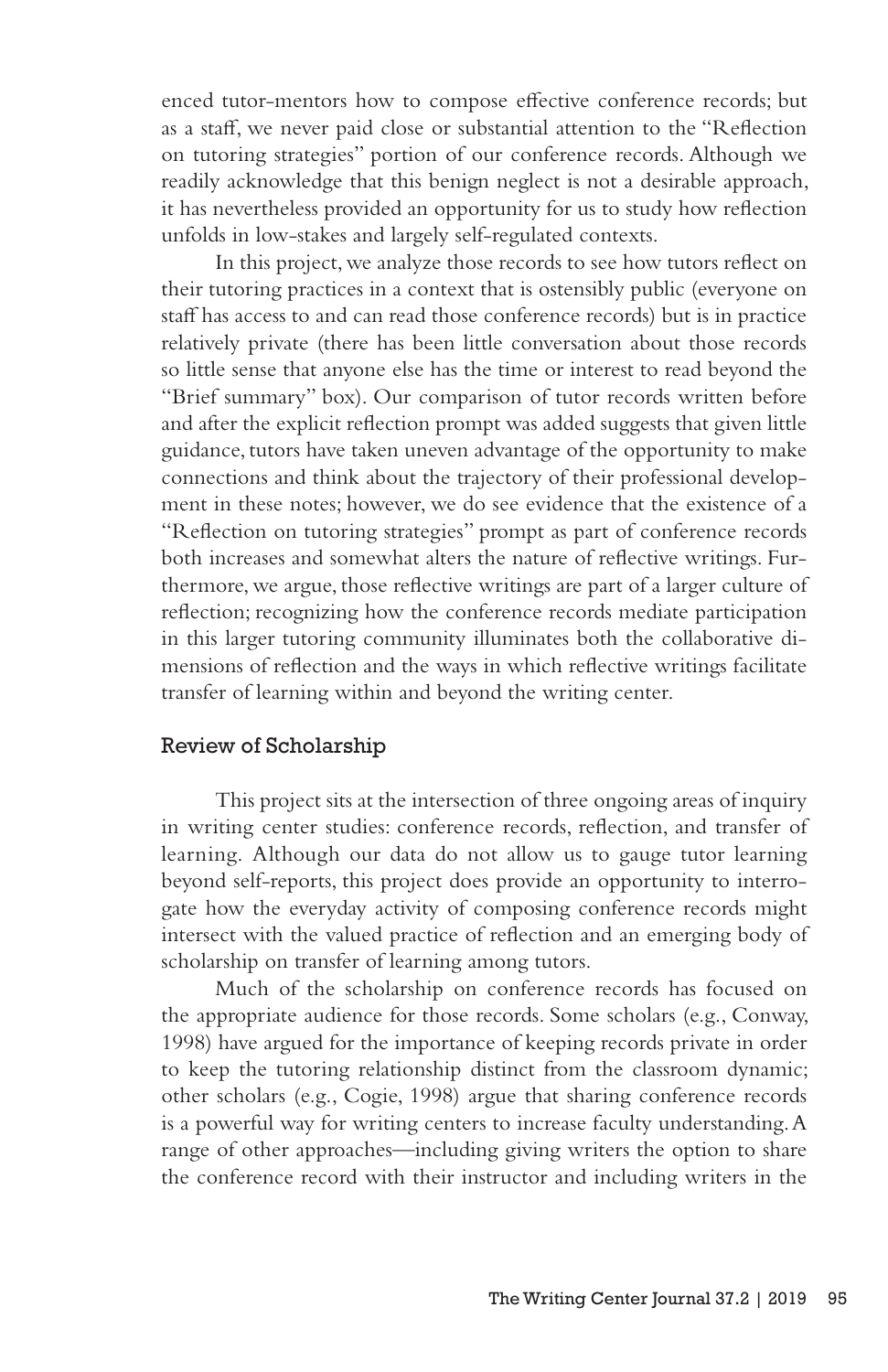process of composing the conference record—have proliferated (Weaver, 2001).

But a more recent—and for our purposes more relevant—turn in research on conference records has looked at how the genre of the conference record leads tutors to write themselves into roles and understandings that inform their work as tutors. Rita Malencyzk (2013) analyzed a set of nearly 150 conference records that (like our center's records) were geared toward an internal audience. She argues that embedded in these supposedly low-stakes pieces of writing are narratives that enact and perhaps even create understandings of what types of writers tutors most enjoy working with. Melissa Bugdal, Kristina Reardon, & Thomas Deans (2016) analyzed multiple tutor identities performed in conferences. Their ability to identify distinct personae in the conference records underlines how this everyday writing becomes a site for creating and enacting particular approaches to the work of tutoring. R. Mark Hall (2015, 2017) similarly focuses on the ways in which the act of composing conference records works to create and maintain certain types of relationships with writers. Through his analysis of over 700 conference records, Hall identifies 10 common rhetorical moves. What strikes us most in Hall's analyses is how the very act of writing the notes constructed tutors as individuals who, for instance, give advice (both general and specific) and build relationships with writers (through rapport building at the start of the records and comments on writers' learning over time). Inspired by the work of Hall, Malencyzk, and others, we wondered how the "Reflection on tutoring strategies" prompt in our conference records might (or might not) nudge tutors to compose a sense of connections among their various tutoring experiences and assist in developing their future practices.

Writing center scholars have long recognized the value of reflection for the work of engaging writers in conversations about writing. In her early encomium on peer writing tutors, Muriel Harris (1995) stressed the importance of "the metaknowledge of *awareness* to reflect on both goals and strategies" (pp. 33–34; emphasis in original). Over the past several decades, guides to tutor education have often positioned reflection as central for learning to become a tutor. Paula Gillespie & Neal Lerner (2008), for instance, include reflection as key even to the first observations new tutors make of experienced tutors. In Chapter 5, they offer a page of questions to help new tutors reflect via discussion with their mentor, and they encourage new tutors to "reflect again" in writing; another entire chapter is devoted to "Reflecting on the First Session." More recently, Lauren Fitzgerald & Melissa Ianetta (2016) have described reflection as "essential to ... learning as well as to tutoring" (52). Christina Murphy  $\&$ Steve Sherwood (2011) argue that reflection is central to the development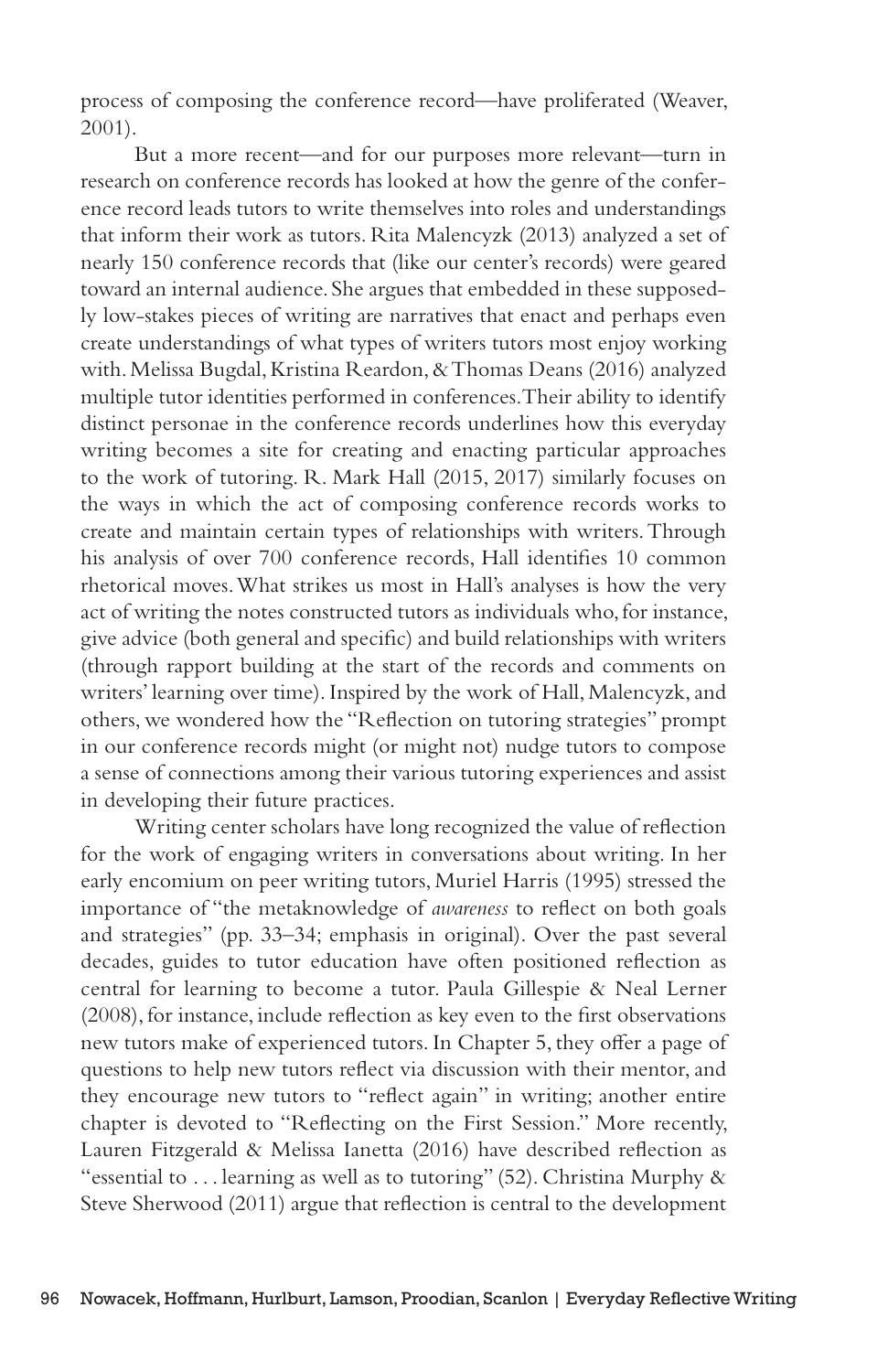of tutors' reflective practice and suggest that a reflective practice can improve the quality of tutoring. A reflective practice, they explain, is one in which the tutor views rules as guidelines and guidelines as avenues to further refinement of aptitude, or know-how. The know-how of good tutors comes from a willingness to reflect on their efforts and to keep learning. (9)

Throughout the guides meant to scaffold the development of new tutors, reflection is positioned as essential for new-tutor education.

Anne Geller, Michele Eodice, Frankie Condon, Meg Carroll, & Beth Boquet (2007) similarly identify reflection as vital for a number of important dimensions of a robust writing center, including cultivating a sense of epochal time, sustaining a culture of learning, helping tutors develop more writerly identities, and cultivating antiracist pedagogies. Gail Okawa, Thomas Fox, Lucy Chang, Shana Winsor, Frank Bella Chavez, & LuGuan Hayes (1991), Sarah Blazer (2015), and Sarah Dees, Beth Godbee, & Moira Ozias (2007) similarly posit reflection as central to more inclusive and antiracist practices in the writing center, while Lisa Zimmerelli (2015) uses reflective journals to engage her tutors in a more complex understanding of their service-learning experiences.

Within the field of writing studies as a whole, reflection has attracted significant attention, most recently entering into what Kathleen Blake Yancey (2016) has described as a "third generation" of research (p. 9). In the second generation, scholars such as Yancey directed attention to the central role reflection can play in portfolio assessment (1992, p.16) and writing classrooms (1998); Cathy Leaker & Heather Ostman (2010), for instance, argued for reflection's importance as a part of prior-learning assessment of experiential knowledge. One trend in the emerging "third generation" of research has been more systematic, empirically grounded examinations of the role reflection plays in student learning; such work has suggested, for instance, that "reflection is one of the necessary conditions for transfer of learning" (Beaufort 2016, p. 24) and that "a very specific type of rhetorical reflection [both inward and outward] helps develop the capacity for transfer" (Taczak & Robertson, 2016, p. 43).

In the area of writing center studies, however, there have been many fewer empirical studies of the role reflection plays in the writing and learning of tutors and writers. Nearly two decades ago, Jim Bell (2001) pointed out that relatively few empirical studies sought to directly track the influence of tutor reflection on tutoring practices and the effectiveness of conferences; in his own study, Bell was disappointed by how little influence he saw. We have identified no systematic studies of the consequences of reflection in writing centers since that time—despite the continued emphasis on the importance of reflection. As a prelude to his description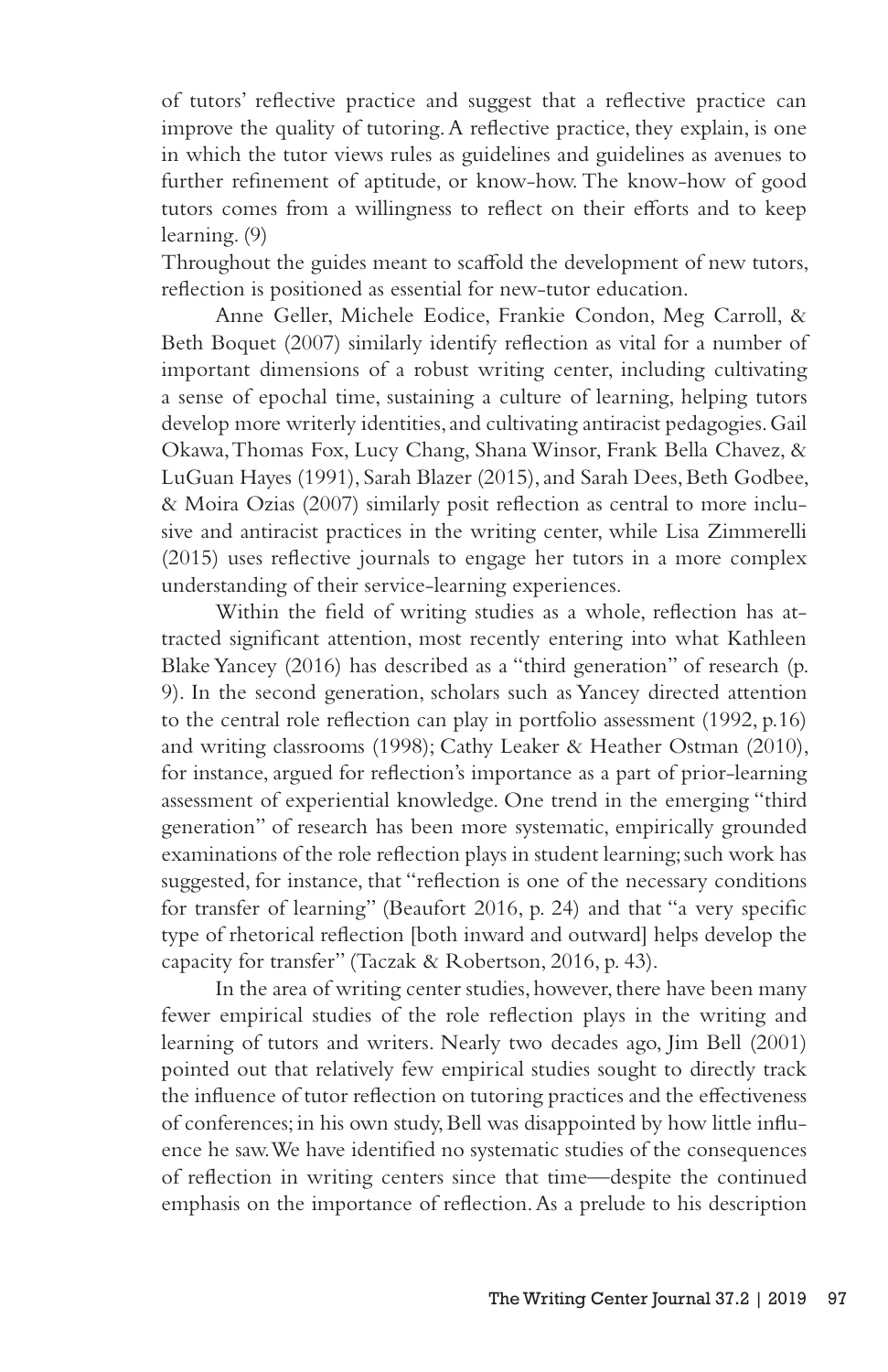of a more effective dialogic-journaling assignment, Hall (2011) offers a refreshingly honest narrative of how easy it is for a writing center director to trust in the power of asking tutors to reflect without scaffolding that reflection in extended or intentional ways. Our work aims to continue in that vein—looking critically at what we mean by reflection in our writing center and systematically examining what impact our effort to encourage reflection via the conference-records prompt actually had.

Our project is also informed by recent scholarship on transfer of learning in writing centers. "Transfer studies and writing centers," Bonnie Devet (2015) argues, "are made for each other" (138), and a set of studies has begun to unpack how writing centers might do more to facilitate transfer of learning. Most of that scholarship focuses on the learning of tutors. Heather Hill (2016), for instance, has sought to track the positive influence one carefully crafted staff meeting can exert on subsequent tutoring practice. Dana Driscoll (2015; see also Dana Driscoll & Sarah Harcourt, 2012) has similarly argued that tutor-education classes can positively impact preparation for future learning, both while working in the writing center and in subsequent coursework. And interviews gathered as part of the Peer Tutor Alumni Research project (Hughes, Gillespie, & Kail, 2010) provide evidence that what tutors learn through their work as peer tutors—about writing, about listening, about interpersonal communications, and more—persists over years, proving relevant and transferrable to personal and professional contexts even decades later.<sup>1</sup>

To some degree we, like other researchers interested in transfer of learning, are tracking the influence of a particular intervention: in our case, the intervention is the introduction of the "Reflection on tutoring strategies" prompt into our conference records. However, our data (which focus on self-reports of conference behaviors and include no transcripts from the conferences themselves) do not allow us to track the depth and quality of that transfer in a robust way. The data do, however, illuminate what tutors actually write about when asked to reflect and allow us to explore the degree to which those reflections involve any processes of connection making, trajectory tracking, or identity building.

<sup>1</sup> Research on transfer of learning for the writers who visit writing centers is less common. One important exception is Pam Bromley, Kara Northway, & Eliana Schonberg's (2016) effort to track writers' perceptions of transfer through surveys and focus groups.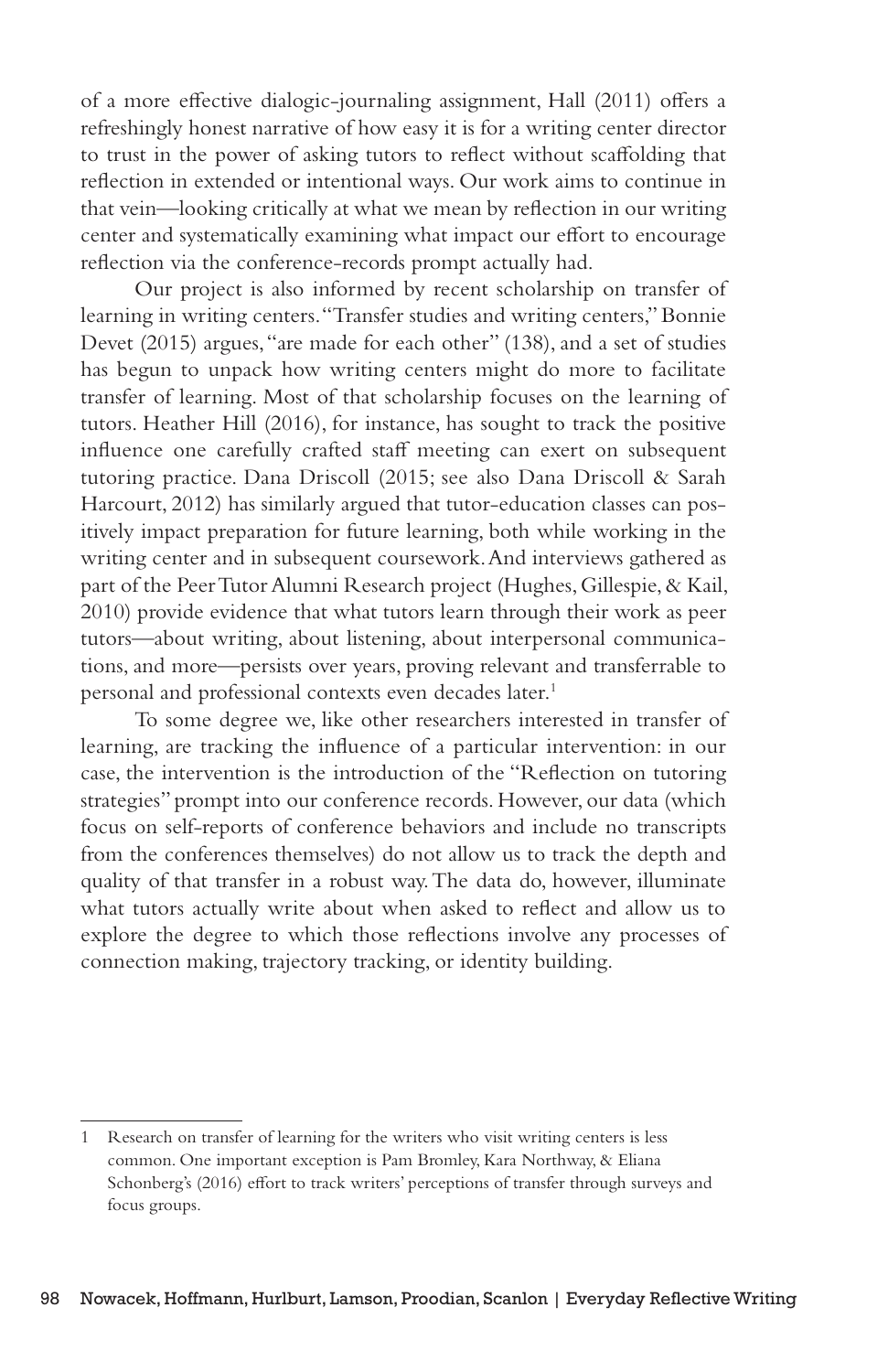#### Methods

This study was conducted at a midsized, Jesuit university in the Midwest within a writing center staffed by approximately 45 undergraduate tutors, five graduate tutors, and a faculty director. The project reported here has its roots in a staff meeting held in January 2017 that focused on how and why to write conference records. Inspired by the work of Hall (2015), Malencyzk (2013), Bugdal, Reardon, & Deans (2016), and others, Rebecca took a sample of 183 conference notes written over a two-week period during the fall 2016 semester. Doing a rough first-cycle coding (Saldaña, 2015) to identify the focus of the "Brief summary of session" and "Reflection on tutoring practices" boxes, she developed four overarching categories: description of paper, description of conference, evaluation of conference, and connections. These four categories included 21 subcategories. During that staff meeting, Rebecca provided every member of staff with a sample of their own records to analyze in light of the emergent categories. A lively conversation on the functions the two boxes could and should serve ensued. Afterwards, the graduate tutors on staff were eager to more systematically interrogate the ways in which the reflection box was and was not serving the purpose our Reflective Practice Leadership Cluster had originally imagined.

Once the six of us (Rebecca and the five grad tutors on staff that semester) reimagined this inquiry as a more systematic project, we continued coding conference records using methods of grounded theory (Saldaña, 2015, p. 55) because we wanted the analyses to be, as much as possible, anchored in the contents of the conference records rather than our pre-existing expectations. We used a sample of six records for a round of second-cycle coding. Individual sentences were sometimes given a single code (e.g., "R came in wanting to look at two specific responses for his job application" = *description of context*); in other cases, different parts of a single sentence received different codes (e.g., "We discussed some general tips // and she is planning on bringing it back" = *description of advice given* // *description of writer's future plans*). As a result, we came to speak of coded phrases. This process of collaborative coding resulted in 17 codes. A third round of using those categories to code 18 additional records finalized our coding schema in the ways described in Table 1. Once the coding scheme was set, we used it to analyze two sets of data. Taken out of context, some of the examples included in Table 1 may come across as defensive, but our experience of reading the records was that they were largely focused on capturing the quotidian nature of conversations in the writing center.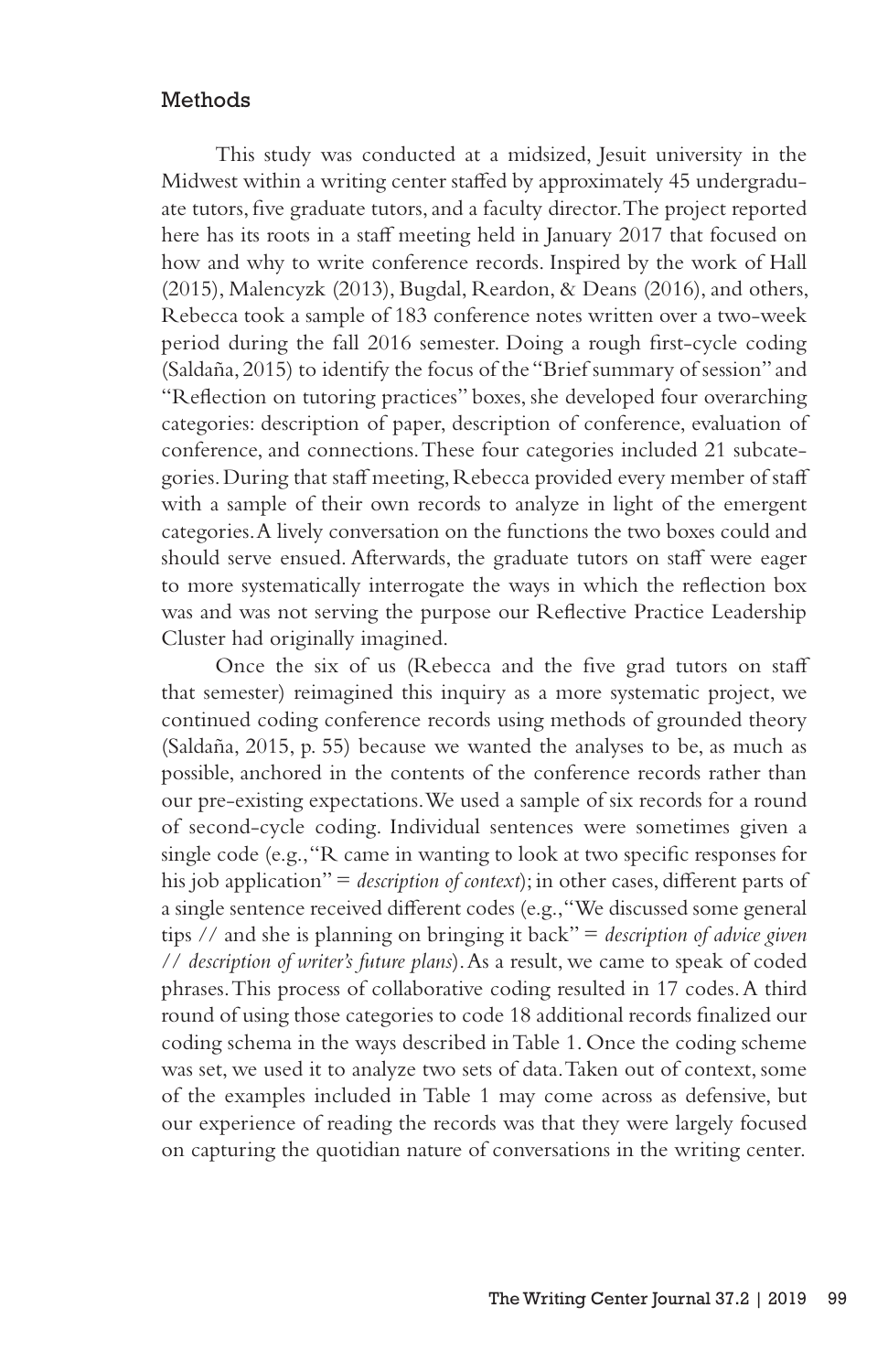**Table 1** *Types of Reflective Behaviors*

| Tutor descriptions<br>of activities or<br>behaviors  | Examples                                                                                                                                                                                                                                                                             |  |  |
|------------------------------------------------------|--------------------------------------------------------------------------------------------------------------------------------------------------------------------------------------------------------------------------------------------------------------------------------------|--|--|
| Description of<br>context                            | • "M came in with an almost-done 8-page<br>review, that was due in 2 hours. She still had to<br>read the book and add content."<br>• "She wanted a reader's perspective and<br>feedback on flow, especially regarding the<br>definition and consistent application of<br>criteria."  |  |  |
| Description of<br>topics covered                     | • "We talked about the general structure and the<br>order of her paragraphs."<br>• "We went over making the paper more<br>concise, as well as the presentation of evidence<br>and the overall organization."                                                                         |  |  |
| Description of<br>tutoring strategies                | · "We talked about her ideas, did a<br>reverse outline, and then clarified a few<br>content issues."<br>• "We read through the draft and I asked<br>clarifying questions as we went."                                                                                                |  |  |
| Description of<br>resources used                     | • "After we chatted for a few minutes, I handed<br>her off to the research desk."<br>• "We also asked [tutor]'s help with suggestions<br>for [professor]'s course and for what a<br>thinkpiece is."                                                                                  |  |  |
| Description of<br>time constraints                   | • "But it took almost the whole hour to go over<br>a single-spaced 1-page document."<br>• "I explained that we would probably only have<br>time to go through one of her papers today."                                                                                              |  |  |
| Description of<br>advice given and<br>priorities set | • "At the end of the conference I suggested<br>he tape himself discussing the prompt and<br>his paper as a way to brainstorm since he<br>mentioned he could not type as quickly as<br>he thinks."<br>"I encouraged him to schedule a second<br>conference for his additional draft." |  |  |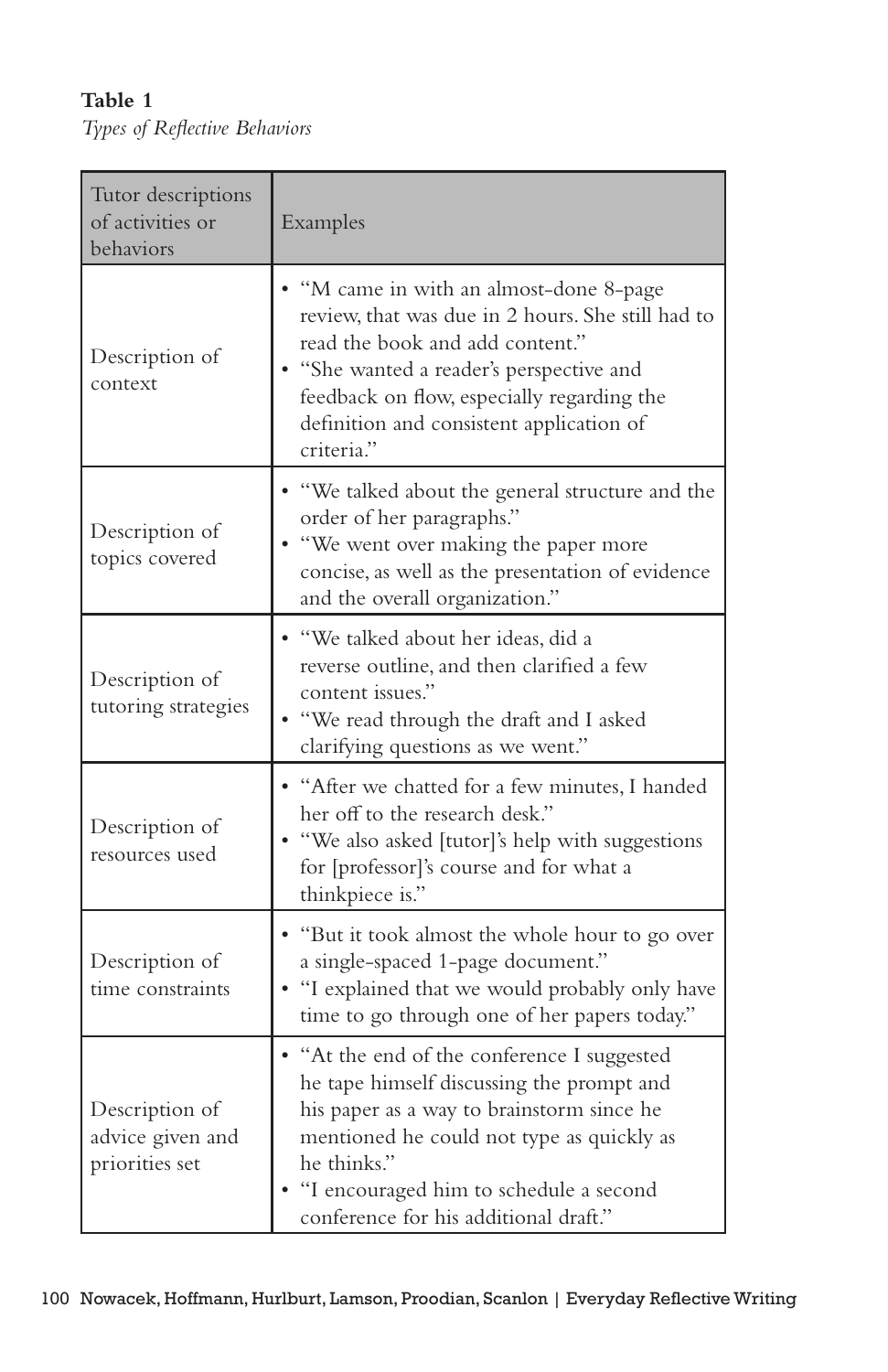| Description of<br>writer engage-<br>ment/participation<br>behaviors | • "Because A was also making suggestions on<br>where she could cut out sentences or words,<br>she was aware of the errors she was making<br>and also had ideas on how to improve."<br>• "She wasn't interested in discussing any other<br>aspects about the paper." |  |  |
|---------------------------------------------------------------------|---------------------------------------------------------------------------------------------------------------------------------------------------------------------------------------------------------------------------------------------------------------------|--|--|
| Description of<br>writer's future<br>plans                          | • "She said she's going to try to make another<br>appointment with me next week and got my<br>name and hours down."<br>• "The writer planned on adding a conclusion<br>paragraph after the session."                                                                |  |  |
| Tutor evaluations<br>and speculations                               | Examples                                                                                                                                                                                                                                                            |  |  |
| Evaluation of<br>personal enjoy-<br>ment                            | . "I was much more comfortable. It was actually<br>pretty fun."<br>• "I also liked how this conference went because<br>it was very collaborative."                                                                                                                  |  |  |
| Evaluation of the<br>overall success of<br>the conference           | "This appointment went really well."<br>· "This appointment went just okay."                                                                                                                                                                                        |  |  |
| Evaluation of the<br>issues prioritized in<br>the conference        | • "But I felt like that's the kind of brainstorming<br>he needed most."<br>· "In the future, I'll be more clear about<br>finding out everything they need help with<br>beforehand."                                                                                 |  |  |
| Evaluation of<br>specific tutoring<br>strategies                    | • "It was effective to do that."<br>• "Reading the paper out loud seemed to be<br>really helpful."                                                                                                                                                                  |  |  |
| Evaluation of the<br>quality of the paper                           | • "This was one of the appointments where<br>everything in the paper honestly looked fine."<br>• "This was a stronger piece of writing in<br>general than her other one."                                                                                           |  |  |
| Evaluation of<br>writer engage-<br>ment/participating<br>behavior   | • "He did some changes on his own."<br>• "I felt like she was mindlessly taking every<br>suggestion I gave, rather than working<br>with me."                                                                                                                        |  |  |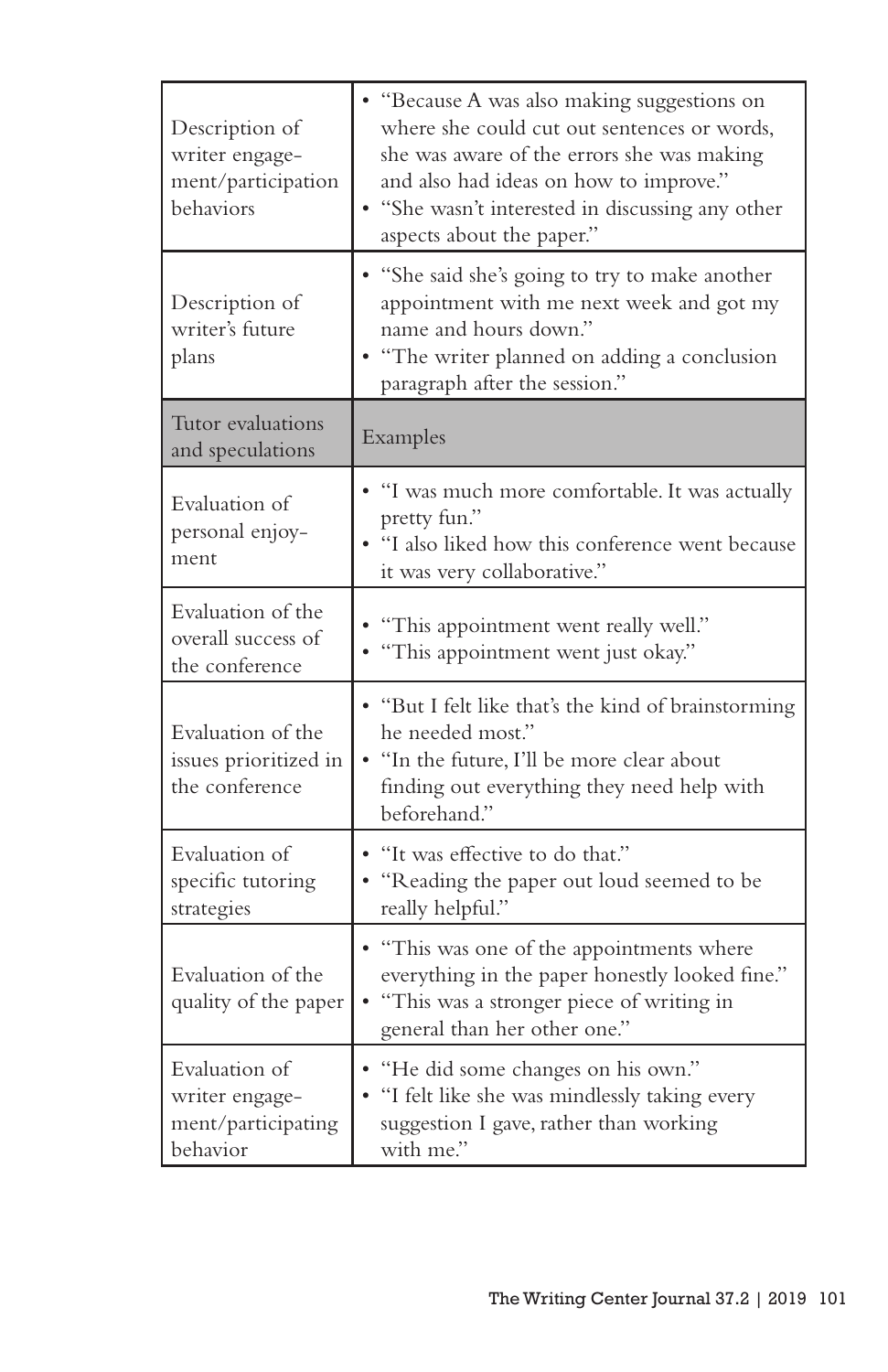| Speculation on<br>how the writer felt                                                         | • "The student seemed really pleased."<br>• "She seemed to get more confident with it as<br>we progressed through the session."                                                                                                                                                                                                                                                    |  |  |
|-----------------------------------------------------------------------------------------------|------------------------------------------------------------------------------------------------------------------------------------------------------------------------------------------------------------------------------------------------------------------------------------------------------------------------------------------------------------------------------------|--|--|
| Speculation on<br>what the writer<br>seemed to learn                                          | • "She caught on quickly to her mistakes and<br>started finding new ones before we finished<br>discussing the old ones."<br>• "Which seemed to help him recognize errors<br>and notice where sentences were too long or<br>didn't sound right."                                                                                                                                    |  |  |
| Tutor reflections<br>on growth over<br>time                                                   | Examples                                                                                                                                                                                                                                                                                                                                                                           |  |  |
| Connections to<br>concepts or strat-<br>egies encountered<br>in staff meetings or<br>readings | • "I caught myself, several times, telling her<br>what I would do-being directive rather than<br>indirective."<br>. "I also told her about the MEAL plan tool for<br>writing analytic paragraphs."<br>• "Cognitive scaffolding was on my mind as I<br>went into this conference."                                                                                                  |  |  |
| Description of<br>tutor's existing<br>and developing<br>knowledge                             | • "I don't know if this is because I am not<br>versed on the topic or because I haven't<br>written a paper like this."<br>• "I have found it to be difficult to help some of<br>the [FYC] students."<br>• "I guess I need to read up on that [Chicago-<br>style documentation] more."<br>• "I was able to describe how the paper should<br>be laid out and could build on itself." |  |  |
| Reflection on<br>working with a<br>returning writer                                           | • "L has been to the writing center multiple<br>times for this paper."<br>• "C had come to the workshop on personal<br>statements that I delivered earlier in the<br>semester."                                                                                                                                                                                                    |  |  |

Records were coded in phrases; not every word or sentence in a record was coded, and sometimes codes appeared more than once in the same box; if they appeared more than once, they were still counted as a single instance. Every record was coded by two members of the research team who discussed it until they came to consensus. After all records were coded,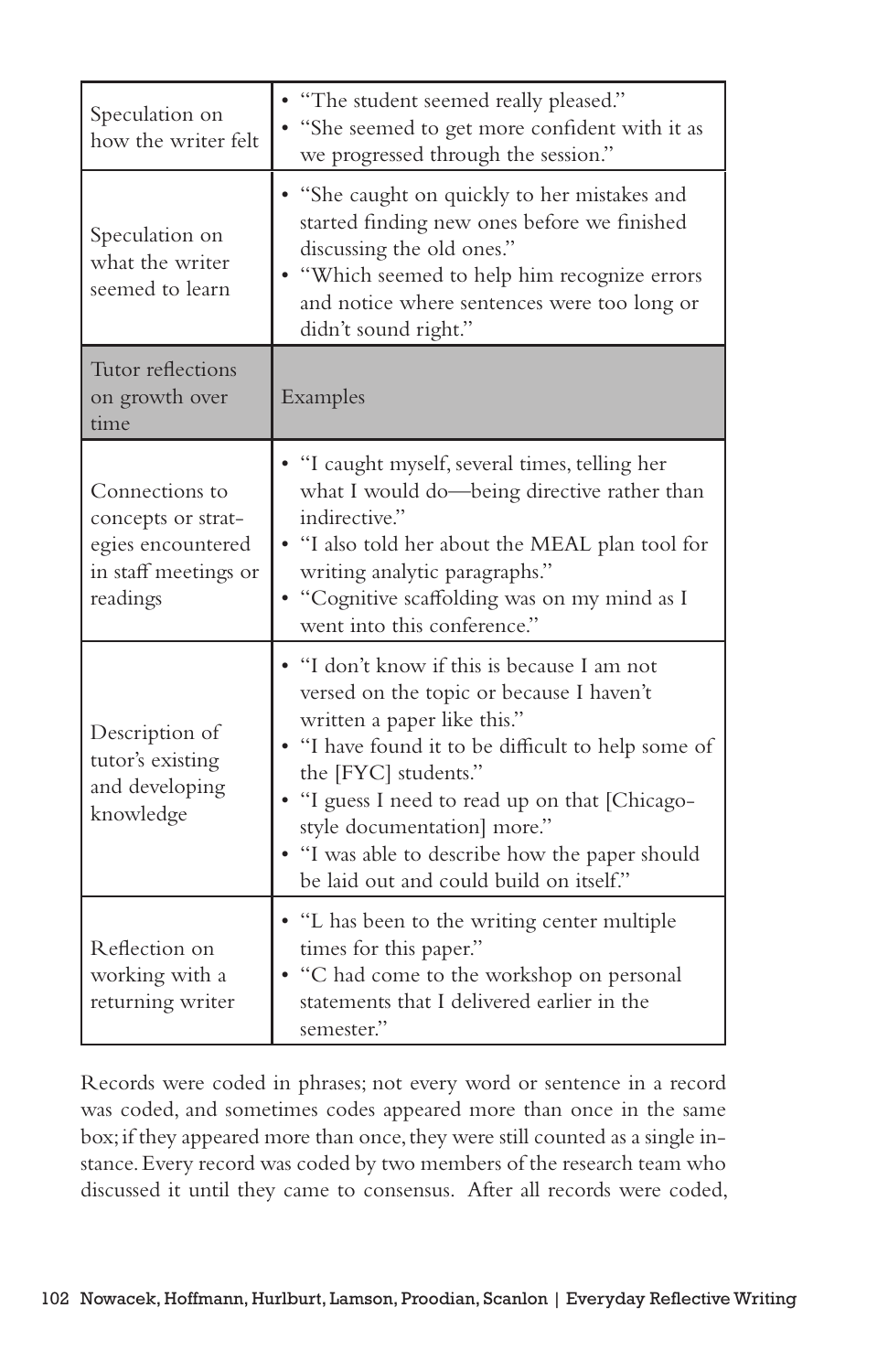they were reviewed by a single, additional team member; any remaining coding issues were discussed and resolved with a fourth team member. The records were then tallied, as shown in Tables 2, 3, and 4.

The first prereflection data set draws from conference records composed during the fall 2011 and 2012 semesters, when tutors were only asked to provide a summary of the session. We began with a set of 1,127 records; choosing every tenth record, we identified a set of 112 records representing 12 different tutors (including five graduate and seven undergraduate tutors). The postreflection data set drew from 1,818 records composed during the full 15 weeks of the fall 2016 semester, two years after the reflection prompt had been introduced. Again sampling every tenth record, we gathered a set of 170 records representing 29 different tutors (five graduate tutors, the faculty director, and 23 undergraduates). Because we compared data captured before and after the addition of the reflection prompt, and because of the turnover in our student staff, the records were necessarily drawn from two different time periods and tutor groups. Thus, the sets of records we compared were not written by the same tutors.

The analysis of the conference records was supplemented with discourse-based interviews with 17 current tutors (including all six coauthors of this piece) who agreed to share their experiences writing and reading conference records (see Appendix for the interview script). These interviews generally lasted about 15 minutes. All interviews were recorded and transcribed, then analyzed for patterns of responses about the affordances and constraints of conference records as a tool for reflection. We draw on these tutors' explanations and anecdotes to better understand the patterns that emerged through the open coding of the records. This project has IRB approval (HR-2504), and all tutors, past and present, provided their informed consent for us to interview and/or analyze their conference records.

#### Findings

What do tutors write about when asked to reflect on tutoring strategies? One significant contribution of this research is our ability to identify both the types and the frequency of those reflections. Furthermore, our data allow us to track the ways in which adding the prompt to reflect influences the contents of tutors' conference records.

#### **What Tutors Write about When Asked to Reflect.**

As evidenced by the categories represented in Table 1, we found that tutor comments in their conference records broke into three major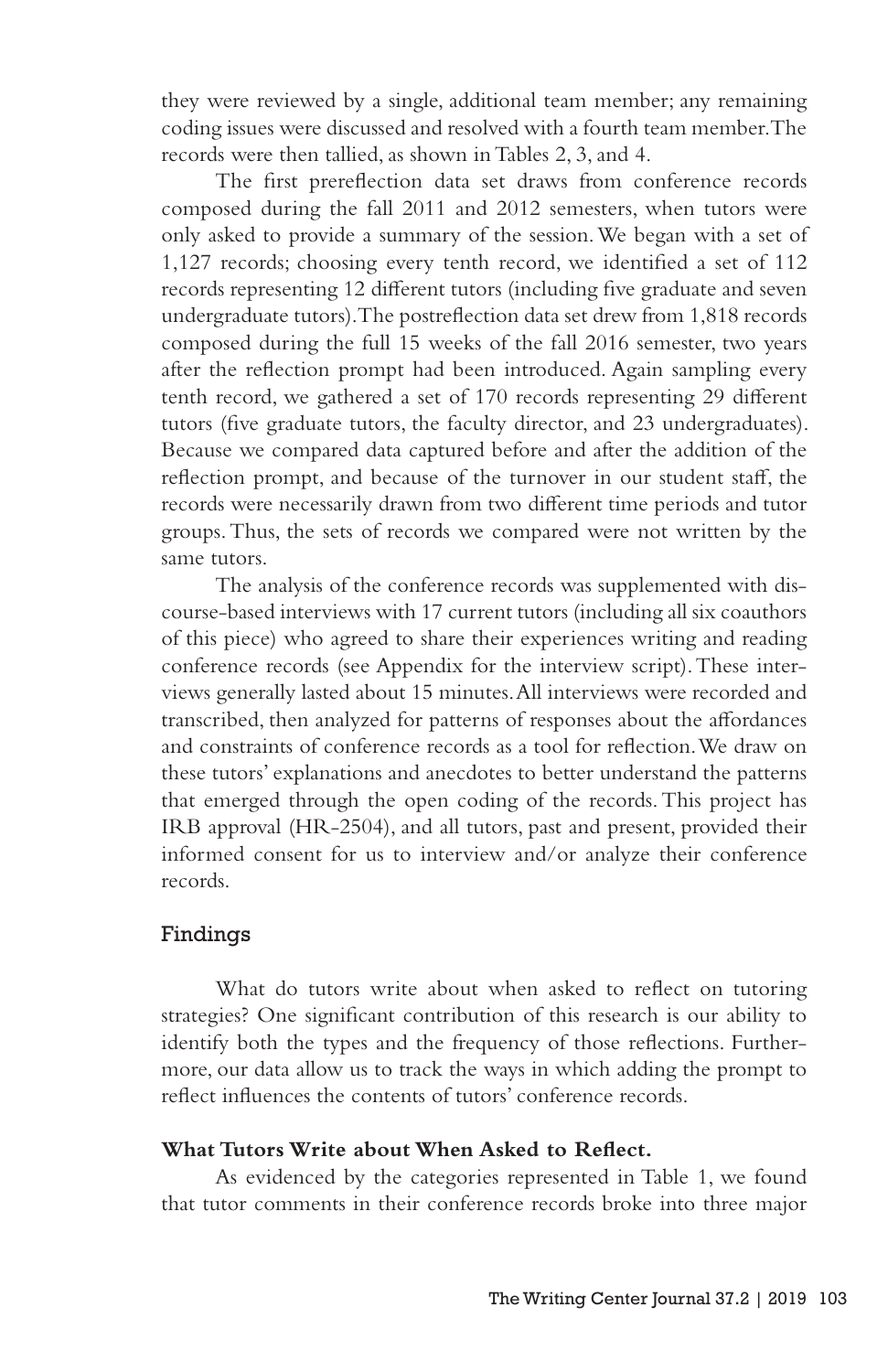categories: descriptions of activities and behaviors, evaluations and speculations, and reflections on tutors' growth over time. The descriptions of these categories we offer in this section draw on the frequency data from the fall 2016 sample represented in Tables 2, 3, and 4, *after* the addition of the reflection prompt. (We draw out the comparisons to the fall 2011/fall 2012 data also included in Tables 2, 3, and 4 in our subsequent discussion of the prompt's impact.)

# **Table 2**

*Tutor Descriptions of Activities or Behaviors in Conference Reflections, Pre- and Postprompt*

|                                                      | Preprompt reflections<br>(from 112 records in<br>fall 2011 & fall 2012)<br>$n=399$ comments in<br>Tables 2, 3, and 4. | Postprompt reflections<br>(from 170 records in<br>fall 2016)<br>$n=904$ comments in<br>Tables 2, 3, and 4. |
|------------------------------------------------------|-----------------------------------------------------------------------------------------------------------------------|------------------------------------------------------------------------------------------------------------|
| Description of<br>context                            | $106(26.6\% \text{ of }$<br>comments)                                                                                 | Description box: 153<br>Reflection box: 31<br>Total: 184 (20.3% of<br>comments)                            |
| Description of topics<br>covered                     | 68 (17.0%)                                                                                                            | Description box: 67<br>Reflection box: 36<br>Total: 103 (11.4%)                                            |
| Description of<br>tutoring strategies                | 60 (15.0%)                                                                                                            | Description box: 58<br>Reflection box: 75<br>Total: 133 (14.7%)                                            |
| Description of<br>resources used                     | 16 (4.0%)                                                                                                             | Description box: 8<br>Reflection box: 4<br>Total: 12 (1.3%)                                                |
| Description of time<br>constraints                   | $5(1.2\%)$                                                                                                            | Description box: 13<br>Reflection box: 10<br>Total: 23 (2.5%)                                              |
| Description of advice<br>given and priorities<br>set | 23 (5.7%)                                                                                                             | Description box: 10<br>Reflection box: 22<br>Total: 32 (3.5%)                                              |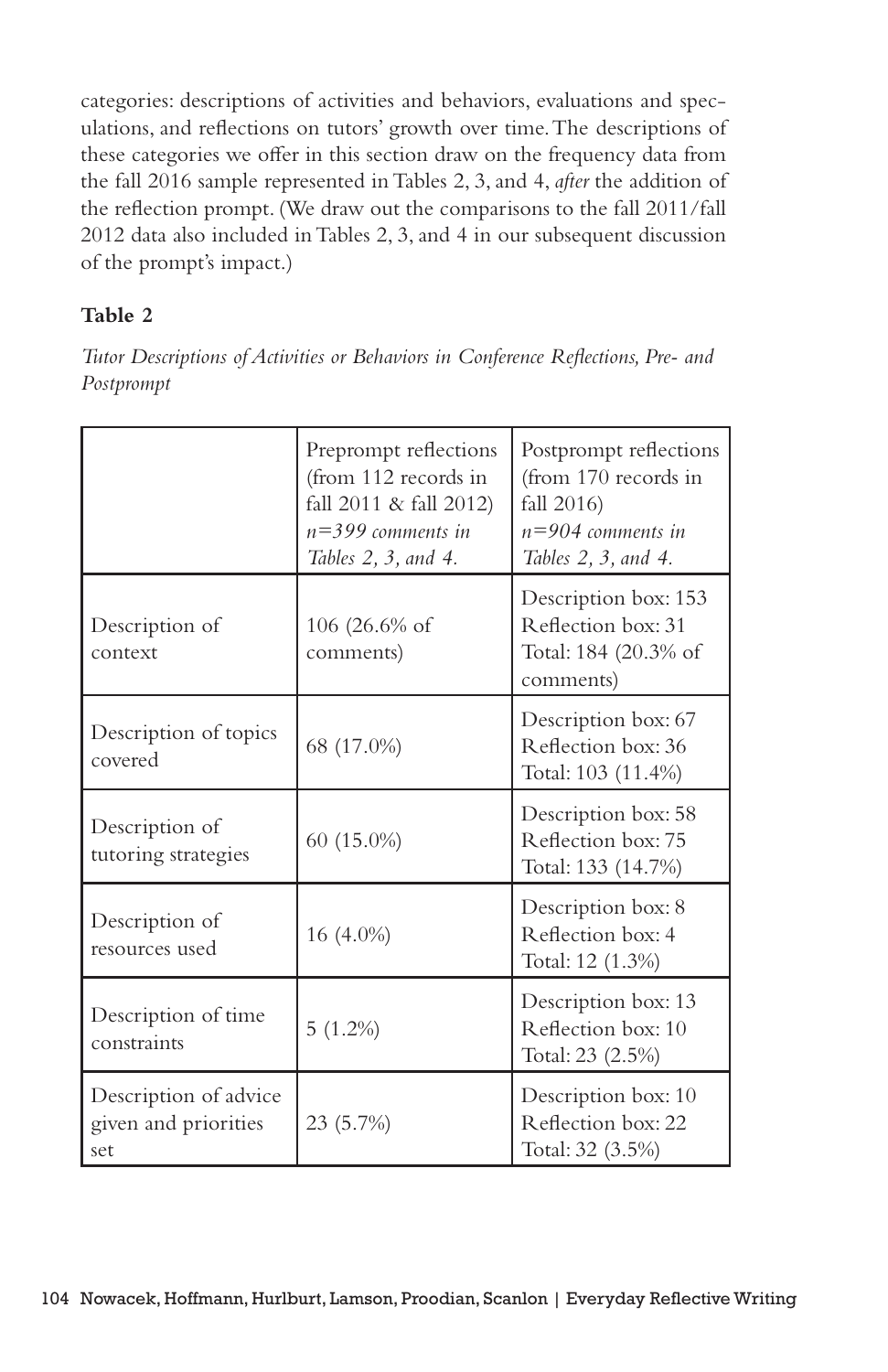| Description of writer<br>engagement/partici-<br>pation behaviors | 19 (4.7%)   | Description box: 13<br>Reflection box: 41<br>Total: 54 (6%)  |
|------------------------------------------------------------------|-------------|--------------------------------------------------------------|
| Description of<br>writer's future plans                          | $20(5.0\%)$ | Description box: 5<br>Reflection box: 12<br>Total: 17 (1.8%) |

**Tutor descriptions of activities or behaviors***.* Not surprisingly, the most frequent content in the records overall—when we totaled the contents of both the "Brief summary of session" and the "Reflection on tutoring strategies" boxes—was tutor descriptions of activities or behaviors that unfolded during the conference (see Table 2). The code that appeared most often—184 times (or 20.3%) in 904 coded phrases—was *description of context*. Such descriptions briefly introduce the reader to the participants, the assignment, and basic focus of the conference: for example, "M came in with an almost-done 8-page review that was due in two hours. She still had to read the book and add content." Although such summaries of the conference context sometimes appeared in the reflection box  $(n=31)$ , they were far more likely to appear in the description box (n=153).

In addition to descriptions of focus and strategy<sup>2</sup>, tutor descriptions of conferences also include *descriptions of the resources used* (e.g., Purdue OWL, handouts, research librarians, other tutors), *descriptions of time constraints*, and *descriptions of writer's future plans*. Such descriptions were relatively infrequent (each occurring in fewer than 2.5% of the codes), making it difficult to establish whether they were more likely to appear in the description box or the reflection box. Descriptions of *advice given by tutors* and *writer engagement*, though, were somewhat more common (3.5% and 6% of the codes respectively) and consistently appeared more often in the reflection box.

<sup>2</sup> Some readers may be puzzled by the difference between *description of topics covered* and *description of tutoring strategies*. We kept them distinct in order to distinguish more generic descriptions from descriptions that named specific strategies employed by the tutor during the conference. For instance, "We talked about the general structure and the order of her paragraphs" was coded as *description of topics covered*, whereas "We talked about her ideas, did a reverse outline, and then clarified a few content issues" was coded as *description of tutoring strategies*—because "did a reverse outline" indicates the particular strategy employed by the tutor.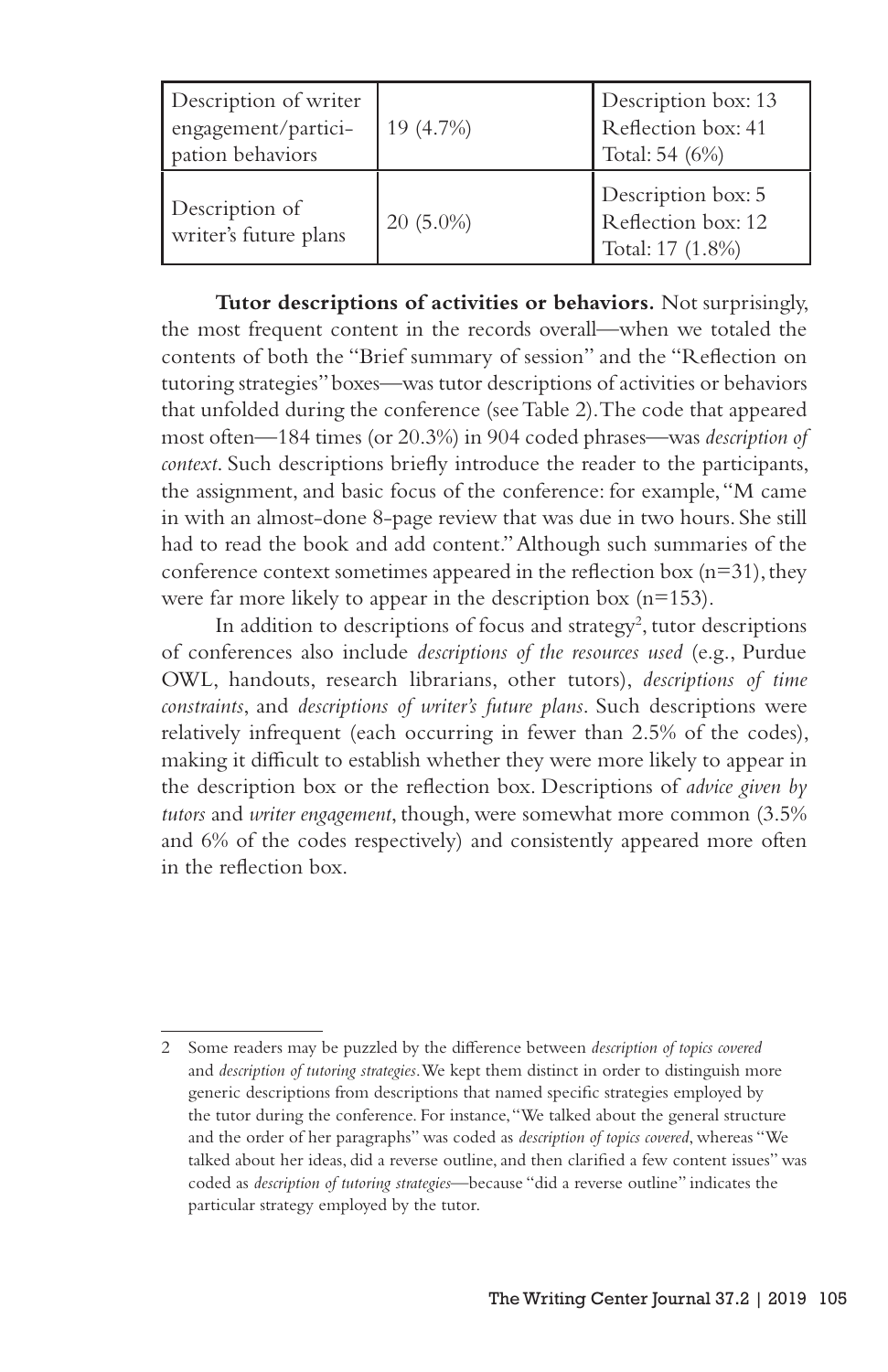## **Table 3**

| Tutor Evaluations and Speculations in Conference Reflections, Pre- and Postprompt |  |  |  |
|-----------------------------------------------------------------------------------|--|--|--|
|                                                                                   |  |  |  |

|                                                                | Preprompt reflections<br>(from 112 records in<br>fall 2011 & fall 2012)<br>$n=399$ comments in<br>Tables 2, 3, and 4. | Postprompt reflections<br>(from 170 records in<br>fall 2016)<br>$n = 904$ comments in<br>Tables 2, 3, and 4. |
|----------------------------------------------------------------|-----------------------------------------------------------------------------------------------------------------------|--------------------------------------------------------------------------------------------------------------|
| Evaluation of personal<br>enjoyment                            | $0$ (0% of comments)                                                                                                  | Description box: 3<br>Reflection box: 41<br>Total: 44 (4.8% of<br>comments)                                  |
| Evaluation of the<br>overall success of the<br>conference      | 4(1%)                                                                                                                 | Description box: 6<br>Reflection box: 82<br>Total: 88 (9.7%)                                                 |
| Evaluation of the<br>issues prioritized in<br>the conference   | $1 (-)$                                                                                                               | Description box: 0<br>Reflection box: 5<br>Total: 5 (0.6%)                                                   |
| Evaluation of specific<br>tutoring strategies                  | $1$ $(-)$                                                                                                             | Description box: 2<br>Reflection box: 36<br>Total: 38 (4.2%)                                                 |
| Evaluation of the<br>quality of the paper                      | 37 (9.2%)                                                                                                             | Description box: 19<br>Reflection box: 34<br>Total: 53 (5.8%)                                                |
| Evaluation of writer<br>engagement/partici-<br>pating behavior | 0(0)                                                                                                                  | Description box: 4<br>Reflection box: 11<br>Total: 15 (1.6%)                                                 |
| Speculation on how<br>the writer felt                          | $10(2.5\%)$                                                                                                           | Description box: 5<br>Reflection box: 24<br>Total: 29 (3.2%)                                                 |
| Speculation on what<br>the writer seemed to<br>learn           | $9(2.2\%)$                                                                                                            | Description box: 5<br>Reflection box: 6<br>Total: 11 (1.2%)                                                  |

**Tutor evaluations and speculations**. Comments in which tutors more clearly evaluated the conference (see Table 3) were less frequent than descriptions (roughly 31% versus 61% of coded comments)—but in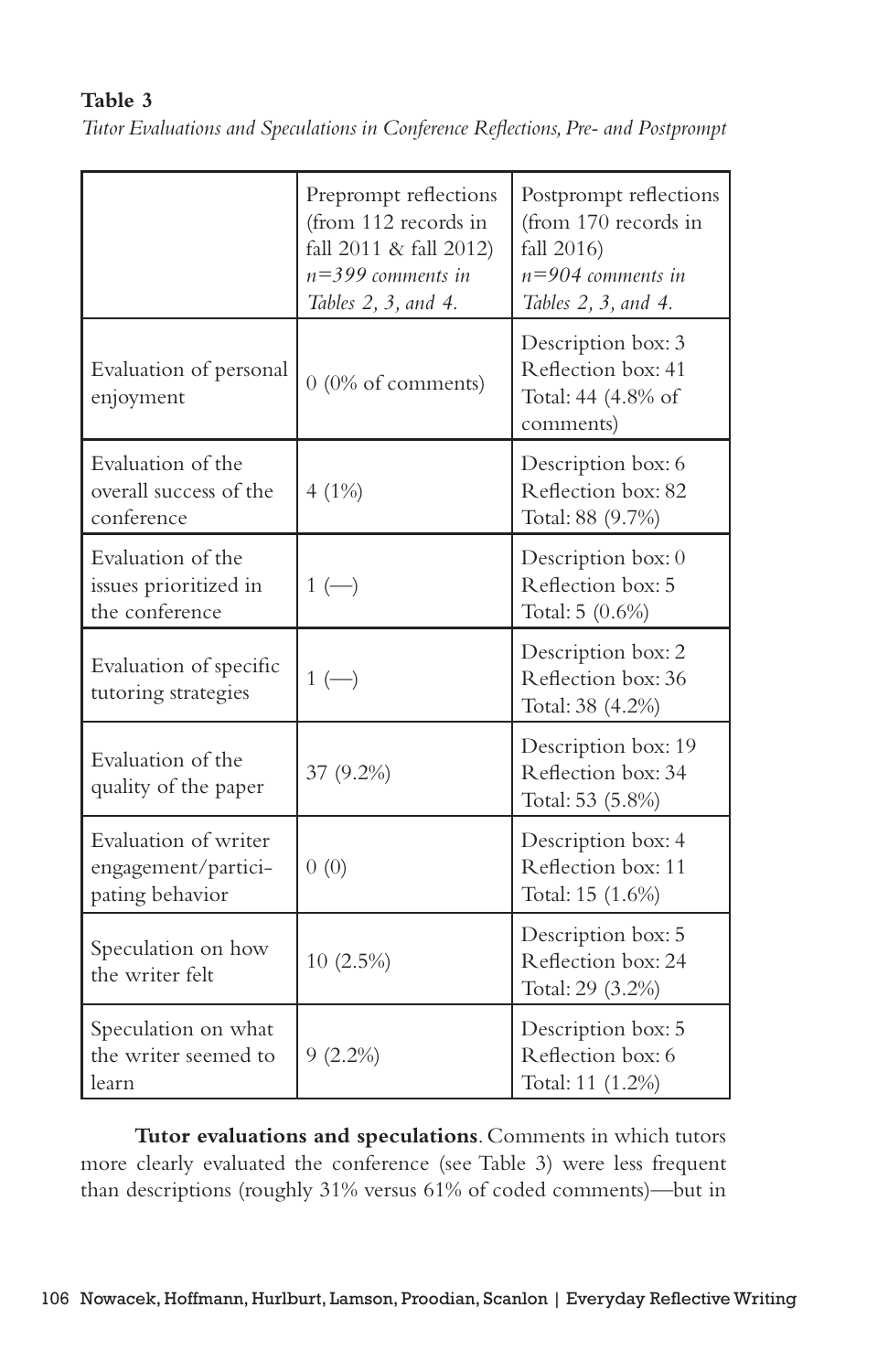every case, they appeared more frequently in the reflection box than in the description box. The most common type of evaluative comment focused on the overall success of the conference: for example, "This appointment went really well" or "This appointment went just okay." Such evaluations comprised nearly 10% of the overall coded comments and were 13 times more likely to appear in the reflection box than the description box  $(n=82)$ vs. 6).

Tutors often evaluated their own contributions to the conference, focusing on their sense of personal enjoyment (4.8% of coded comments), their sense of the effectiveness of a particular tutoring strategy (4.2%), and their sense of whether they prioritized issues appropriately (less than 1%). Tutors sometimes evaluated the quality of the paper (5.8%) and made evaluative statements about the writer's level of engagement (1.6%); they also sometimes speculated on how the writer felt (3.2%) or what they seemed to learn (1.2%).

#### **Table 4**

|  |  |  | Tutor Reflections on Growth over Time, Pre- and Postprompt |
|--|--|--|------------------------------------------------------------|
|  |  |  |                                                            |

|                                                                                          | Preprompt reflections<br>(from 112 records in<br>fall $2011 \&$ fall $2012$ )<br>$n=399$ comments in<br>Tables 2, 3, and 4. | Postprompt reflections<br>(from 170 records in<br>fall $2016$ )<br>$n=904$ comments in<br>Tables 2, 3, and 4. |
|------------------------------------------------------------------------------------------|-----------------------------------------------------------------------------------------------------------------------------|---------------------------------------------------------------------------------------------------------------|
| Connections to<br>concepts or strategies<br>encountered in staff<br>meetings or readings | 11 (2.7% of com-<br>ments)                                                                                                  | Description box: 6<br>Reflection box: 22<br>Total: 28 (3% of<br>comments)                                     |
| Description of tutor's<br>existing and develop-<br>ing knowledge                         | $4(1\%)$                                                                                                                    | Description box: 3<br>Reflection box: 20<br>Total: 23 (2.5%)                                                  |
| Reflection on<br>working with a<br>returning writer                                      | $5(1.2\%)$                                                                                                                  | Description box: 5<br>Reflection box: 7<br>Total: 12 (1.3%)                                                   |

**Tutor reflections on their own growth over time**. In addition to offering description and evaluation, tutors occasionally wrote about their existing knowledge and emerging confidence (see Table 4). By terming this third category *tutor reflections on their own growth over time* (rather than *descriptions of growth over time* or *evaluations of growth over time*),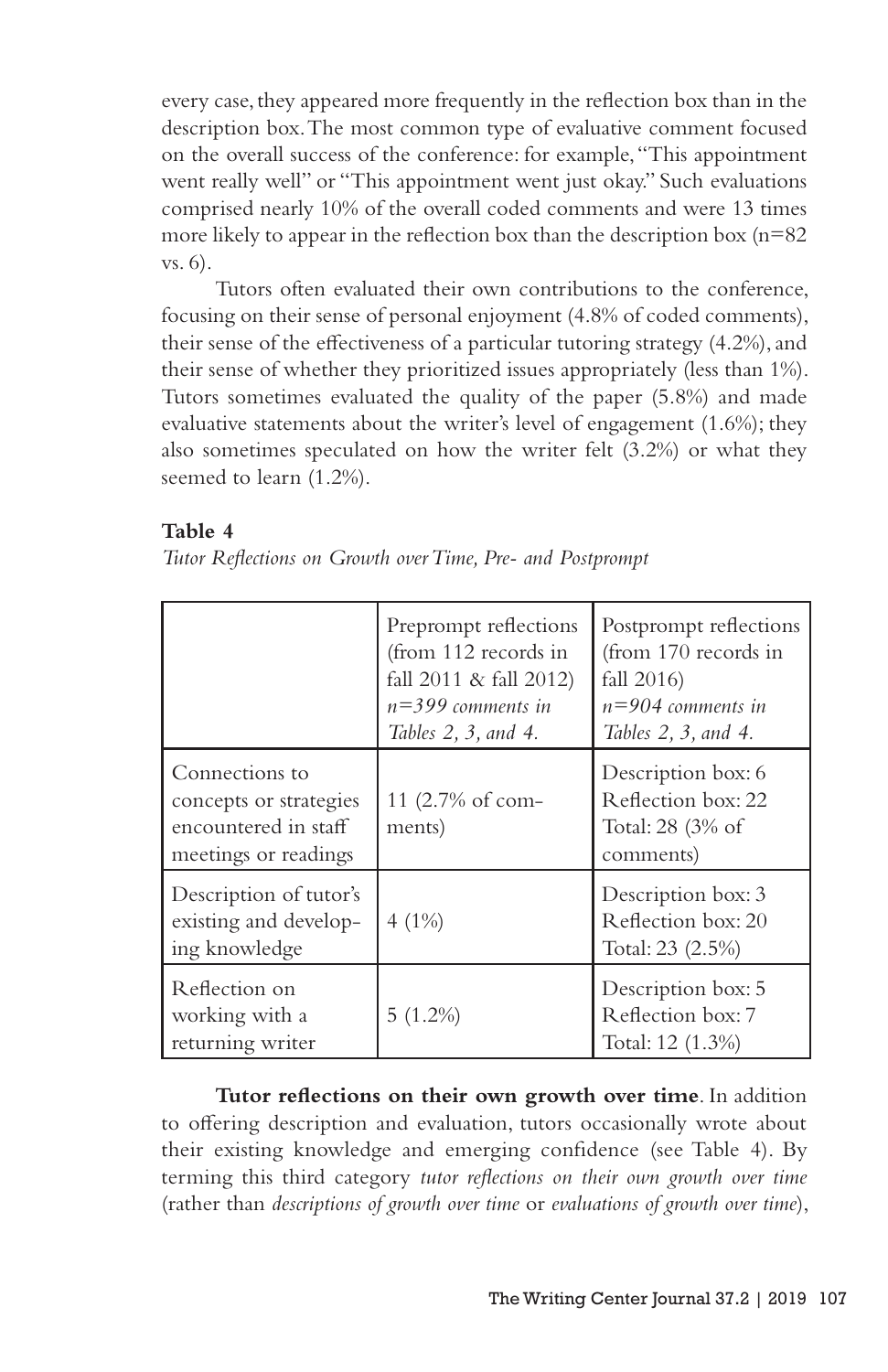we recognize we are, to some degree, privileging this particular type of reflection. The descriptions and evaluations we have already reviewed are also, we argue, types of reflection. Our move to highlight this particular type of reflection on growth over time is likely a function of Rebecca's long-standing interest in transfer of learning: the occasional appearance of these types of comments piqued her interest early during her preliminary coding for that first staff meeting.

In this category, tutors sometimes made connections to ideas or strategies they had encountered in staff meetings or the tutor-education class. For instance, when tutors write, "Cognitive scaffolding was on my mind as I went into this conference" or "I caught myself, several times, telling her what I would do—being directive rather than indirective," they invoke language discussed at length in staff meetings and the tutor-education course. In other cases, tutors described (almost always in the reflection box) their developing knowledge and confidence as a tutor: for example, "I have found it to be difficult to help some of the [FYC] students" and "I guess I need to read up on that [Chicago-style documentation] more." Although tutors occasionally expressed satisfaction with their developing knowledge, most of these statements represented a type of goal setting. A third type of comment focused not on the tutors themselves but on the writers they worked with, noting when they had opportunities to work with a writer repeatedly or when a writer was returning with a draft (e.g., "C had come to the workshop on personal statements that I delivered earlier in the semester"). Although these comments rarely elaborate on what is made possible (or not) by those repeated conferences, the potential for such observations exists.

**The influence of the reflection prompt**. We compared the types of comments tutors made in two different data sets: comments written before the introduction of the "Reflection on tutoring strategies" prompt (399 distinct comments made in 112 records written by 12 tutors during the fall 2011 and 2012 semesters) and comments written after the reflection box was included in daily record keeping (904 distinct comments made in 170 records written by 29 tutors during the fall 2016 semester). When we compare conference records written before and after the introduction of the reflection prompt, we see three important shifts.

First, although the number of conference records in our sample increased by only 51%, the number of phrases coded in those records increased by 126%. These numbers affirm our gut experience coding the records—that tutors began composing a greater variety of observations in their records after the introduction of the reflection prompt.

Second, when prompted to reflect on tutoring strategies, tutors were much more likely to include evaluative statements. Without the reflection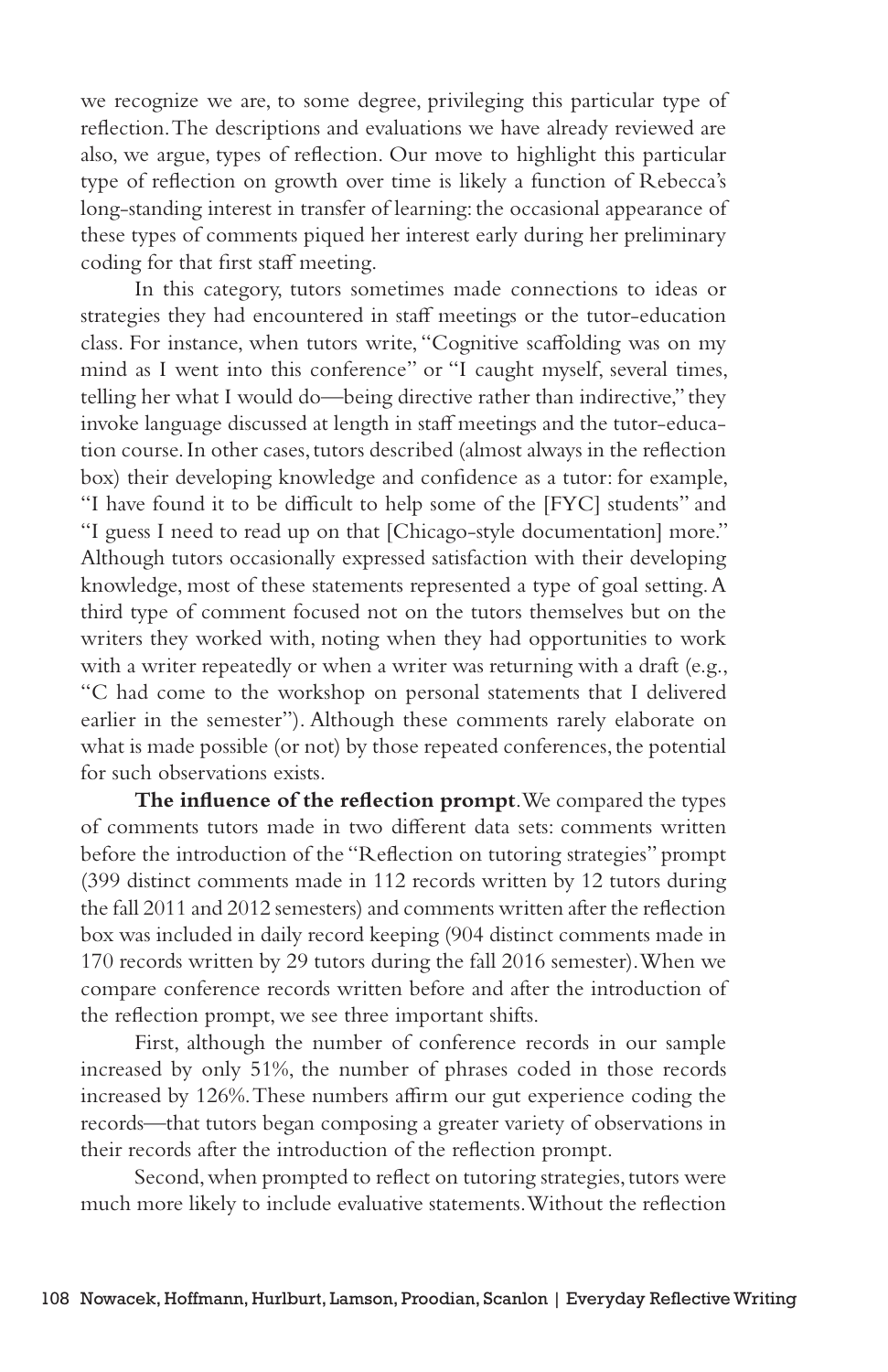box, tutors composed evaluative statements only 15% of the time; after the introduction of the reflection box, tutors composed evaluative statements 31% of the time. Two of the most striking increases appeared in the "Tutor evaluation of personal enjoyment" and "Tutor evaluation of the overall success of the conference" categories. Before the reflection box there were no recorded instances of tutors evaluating their personal enjoyment; after the reflection box, 4.8% of the coded phrases evaluated personal enjoyment (n=44, with 41 instances appearing in the reflection box). Before the reflection box, there were only four instances of the tutor evaluating the overall success of the conferences; after the reflection box, 9.7% of the phrases evaluated the overall success of the conference (n=88, with 82 appearing in the reflection box). The reflection box also seemed to invite more evaluation of specific tutoring strategies: while only one instance of evaluating specific tutoring strategies appeared before the addition of the reflection box, 38 instances (4.2% of all coded phrases) appeared after it was added—and 36 of those instances appeared in the reflection box itself.

It is important to note, though, that tutors became less likely to make a general evaluation of the quality of the paper. Whereas evaluations of the paper constituted 9.2% of coded comments before the reflection box, they constituted only 5.8% of comments after the "Reflection on tutoring strategies" prompt was introduced. Although tutors occasionally evaluated how writers engaged or speculated on how writers felt or what they learned, tutors' writings after the introduction of the reflection prompt were more likely to evaluate their own choices than the text or participation of the writer.

Third, there were some important shifts in the ways tutors reflected on growth over time. On the one hand, tutors' inclination to make connections to concepts or strategies encountered in staff meetings or readings stayed relatively constant (at about 3% both before and after the reflection prompt was introduced). Although we confess we had hoped to see more instances of this type of reflection, we are nevertheless struck by the fact that even before the reflection prompt, tutors were inclined, on occasion, to document the ways they put their professional development into action. Reflections on working with returning writers stayed similarly constant (at about 1.3%).

However, we *do* see a notable change in our postreflection-box data set when we look at tutors' likelihood of describing their existing and developing knowledge. Whereas only three tutors (25% of the tutor sample) described their developing knowledge in the prereflection records a total of four times (1% of the coded comments), a total of 14 tutors (48% of the tutor sample) did so 23 times (2.5% of the coded comments). Although we have not sought to analyze this sample for statistical significance, this shift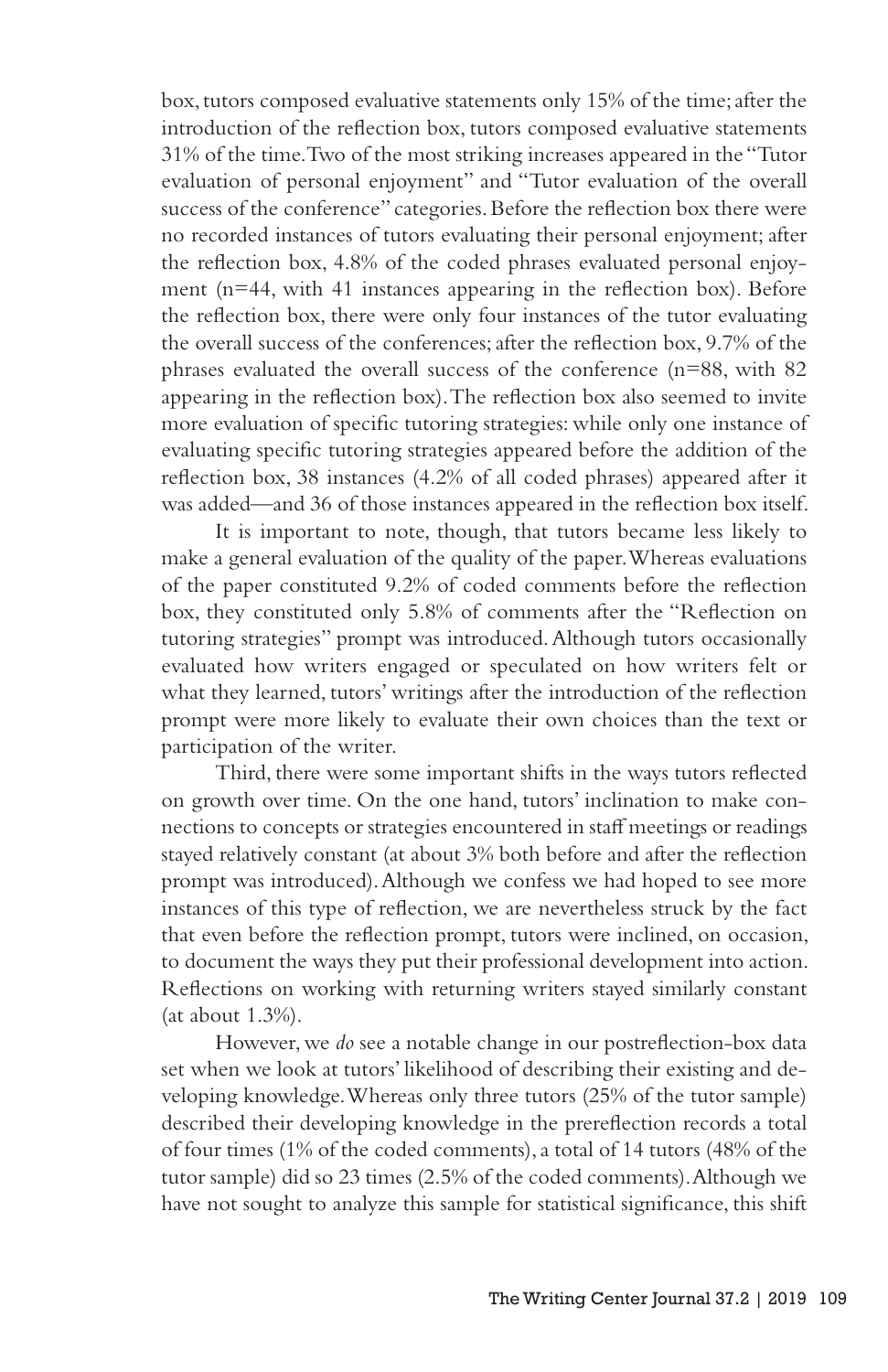strikes us as important. When asked to reflect on tutoring strategies, more tutors began to write (however briefly) about their developing knowledge. Before the reflection box was added, allusions to tutors' developing knowledge tended to be vague ("It was the typical summarize-analyze-respond essay") and were mostly a means of providing more context. After the reflection box was added, tutors tended to reflect more on whether or not the tutor's knowledge was helpful ("Once I had a better understanding of the arguments, I was able to describe how the paper should be laid out and could build on itself") or unhelpful ("I'm having some trouble interpreting her professor's comments and instructions"). In short, not only did tutors become more likely to reflect on their developing knowledge, they did so in more explicitly self-evaluative ways.

If the goal behind adding the "Reflection on tutoring strategies" prompt was to nudge tutors to reflect on their tutoring strategies on a daily basis, it appears we have indeed moved in that direction. A skeptical reader might observe that we asked our hard-working tutors to reflect more and they obliged. That outcome, such a reader might conclude, should not come as a surprise. Perhaps not. But what strikes us is not simply the increase but the changing nature of tutors' reflective activities.

Tutors' conference records contain more reflection and more different kinds of reflection, including a striking uptick in the inclination to evaluate not only the overall success of the session but also the effectiveness of the tutoring strategies employed. Although we were initially disappointed to see such a heavy emphasis on evaluation and relatively few instances of tutors making connections to tutor education, careful analysis of our data helped us notice two things. Tutors had always been inclined to include some evaluation in their conference records, but after the addition of the reflection prompt, they became more likely to evaluate their own choices rather than the writer's text or level of engagement. We think this is a positive shift—particularly in light of Malenczyk's (2013) exposition of how records can construct judgmental narratives about writers. Second, tutors had always been at least somewhat inclined to allude to the knowledge they were drawing on from staff meetings (itself an affirming discovery), but after the addition of the reflection prompt, tutors became more likely to reflect on how their developing knowledge was accruing over time. Although we do not have the data to make claims about the precise nature of tutors' transfer of learning, we can observe that prompting tutors to reflect on their tutoring strategies seems to encourage them to articulate how they make use of their prior learning as they move through novel situations.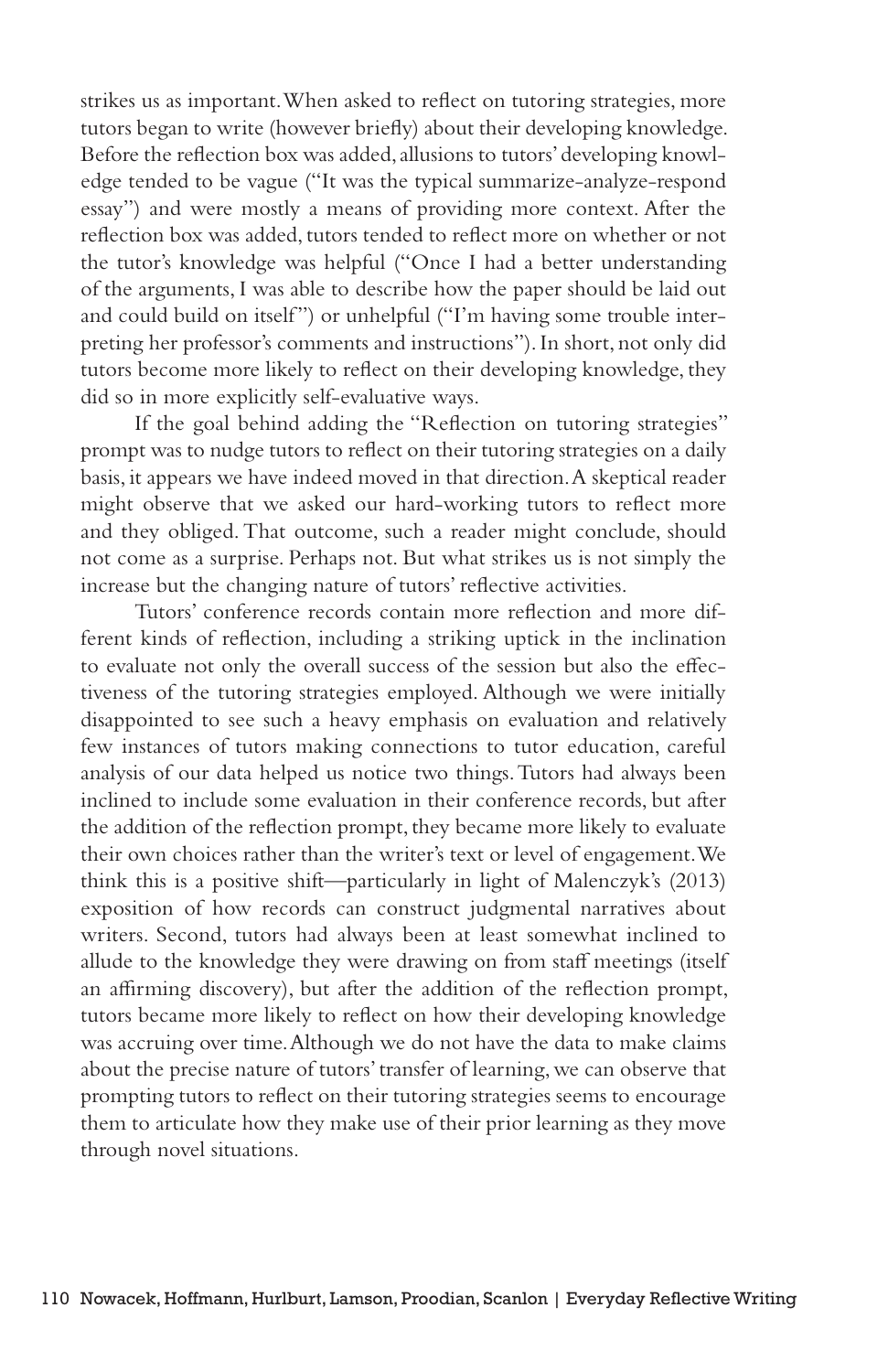## Conference Record Reflections as Part of a Larger Culture of Reflection.

The changes indicated by our analyses of the reflection prompt did not occur in a vacuum. Analyzing the interviews made clear how the composition of those records was embedded within a broader culture of reflection in our writing center. To say writing is influenced by its social context and function is a truism of the field, a threshold concept perhaps: writing is a social and rhetorical act (Adler-Kassner & Wardle 2015). Nevertheless, the interviews reminded us that the work of reflecting in the conference records is inextricably linked with the reflective activities woven into the fabric of the writing center's larger community. When we look beyond the conference records themselves, we see that the activity of reflecting is—far more than we had initially realized—a profoundly collaborative activity, one at the heart of participation in our writing center. We found Jean Lave and Etienne Wenger's (1991) framework of "communities of practice" and "legitimate peripheral participation" helpful in conceptualizing how reflection operates as an unexpectedly collaborative activity, one that brings new tutors into the community and helps established tutors continue to learn and grow.

In the remainder of this article, we draw from interviews to detail how tutors' reflective activities (including but not limited to writing conference records) were part of their legitimate peripheral participation in the community of practice that is our writing center as a whole; these collaborative reflective activities serve as a means of building membership and acquiring experience in that community and, in turn, influence individuals' abilities to internalize those reflective practices over time. As individual tutors internalize an inclination to reflect, they simultaneously affirm and perpetuate what we have long referred to as our *culture of reflection*—that is, a privileging of reflective practice that is a central characteristic of the writing center. In some cases, tutors' internalized inclinations towards reflective practice also encouraged them to repurpose their reflective behaviors in other contexts as well. This emphasis on the communal, collaborative nature of reflection is fully in keeping with Yancey's (2016) recent focus on "the role of community in this [reflective] process" (p. 16).

For scholars seeking to understand how individuals learn to participate in the culture of a particular workplace in full and informed ways, Lave and Wenger's (1991) theories of situated learning have proven especially generative. Although Lave and Wenger never take up questions of writing directly, their explorations of apprenticeship and learning *in situ* have had a profound influence on studies of learning to write in workplaces. The key to successful participation in a community of practice, the "defining char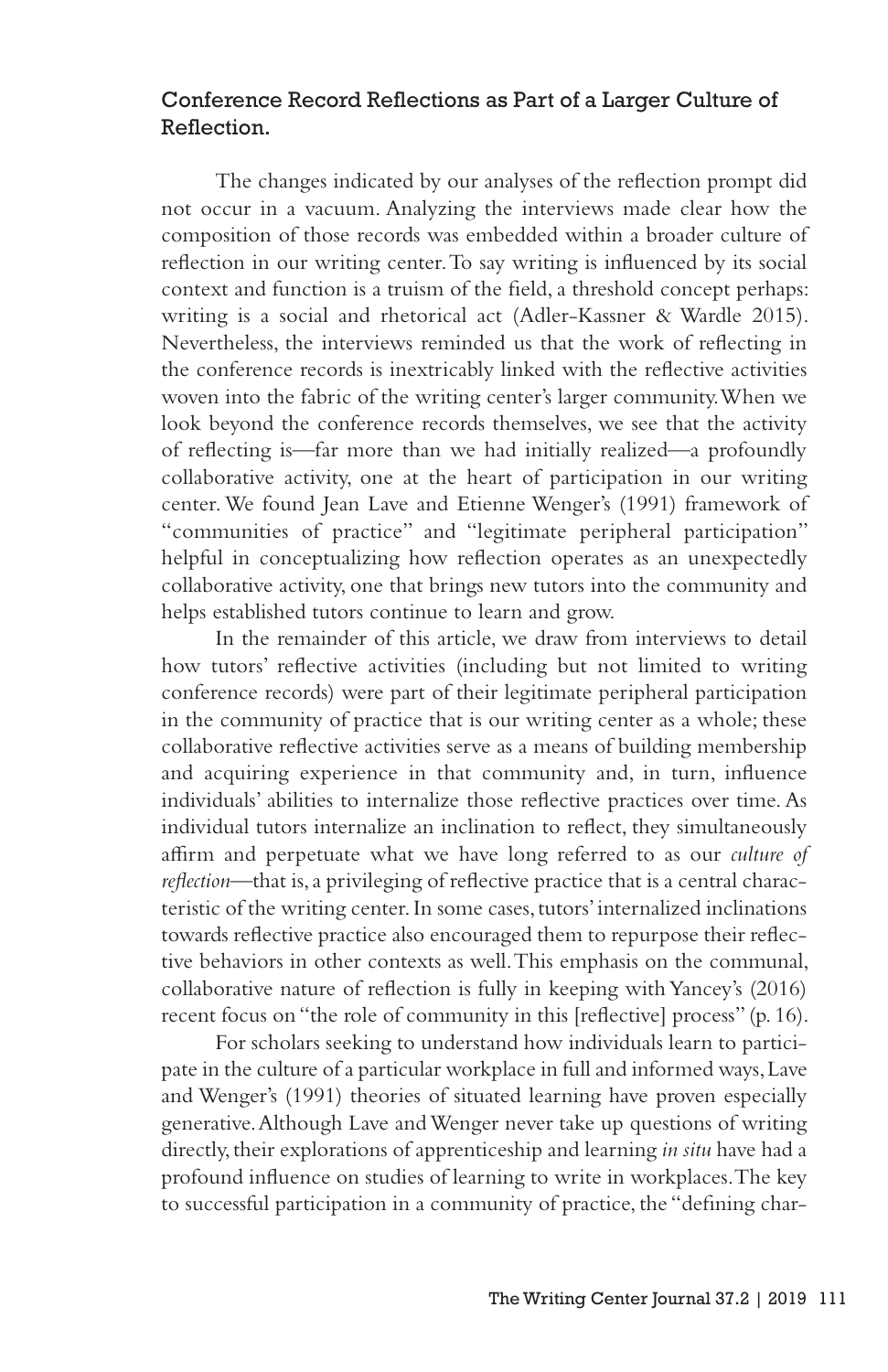acteristic" (p. 29) of situated learning, is legitimate peripheral participation. In other words, new members of the community learn to write and speak and perform by working together with expert members in ways that are scaffolded contributions to the real work of the community.

When we examine the community of the writing center, we see that the work of writing and reading conference records was embedded in an ongoing series of seemingly individual activities that were central to how new tutors operate as legitimate peripheral participants in a larger culture of reflective tutoring. Composing conference records, for instance, might seem to be an individual activity. However, when asked to explain how they had learned to write records, our undergraduate tutors, time and again, described collaborative scenarios. They described sitting with an experienced tutor, brainstorming with that mentor what to include in a record the mentor was composing. They described how, even before they were leading their own sessions, their mentor asked *them* to compose conference records for a session the mentor had just completed. Such occasions of coauthorship were closely intertwined with informal, conversational reflection on what had transpired during the conference, what choices were made, and what other options were available. These collaborative compositions of conference records were occasions for pep talks in which experienced tutors offered reassurance to new tutors who claimed they would never have known what to do in such a situation. These moments of collaborative authorship became opportunities to discuss issues like how to document conferences with resistant, even aggressive, writers in ethical ways that might assist future tutors. The interviews reminded us of what at some level we already knew but our focus on textual analysis had obscured: writing conference records is, for many tutors, a deeply collaborative and reflective experience from the very beginning of their work in the writing center.

That the work of learning to compose conference records was influenced by reflective conversation with others is also suggested by the very structure of the coding scheme that emerged from our open coding. Although they are certainly grounded in the data, the three categories identified in our study—namely, descriptions of activities and behaviors, evaluations and speculations, and reflections on growth over time—are likely also informed by the ways discussions of reflection are framed in the four-credit tutor-education course required of all undergraduate tutors.

This course devotes a two-week unit to reflective practice. Discussions draw on multiple texts (including International Commission, 1993; Yancey, 2013) to identify a range of different activities that might be included under the umbrella term *reflection*. That unit culminates in a reflective conference assignment that requires new tutors to record a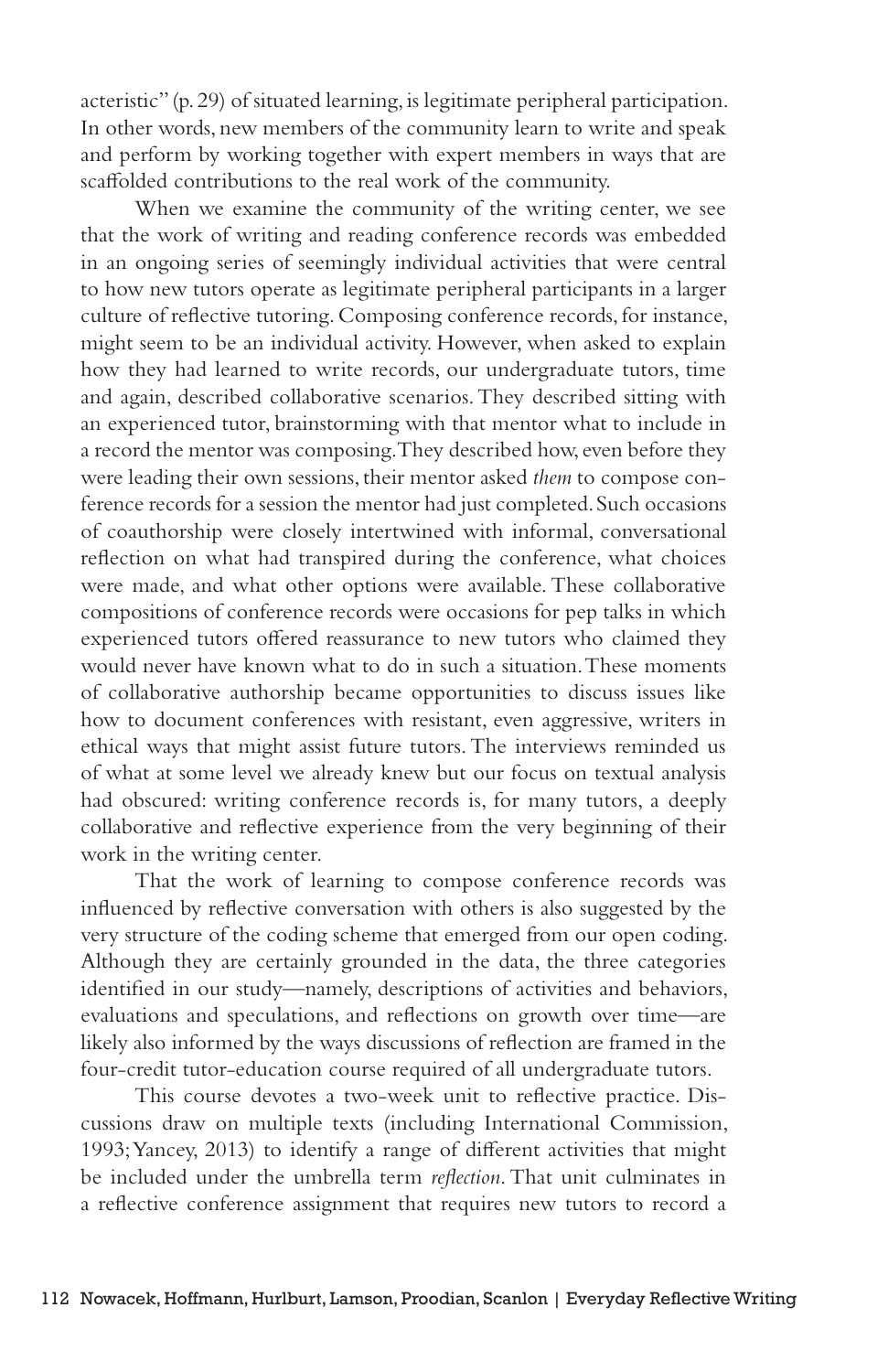conference, then engage in four different reflective activities: an account of what happened during the conference; a self-evaluation focused on emerging strengths and struggles; an account of the tutor's thinking about their own thinking about tutoring; and connections between prior experiences and the current situation. It seems probable that the three categories of reflection that emerged through open coding (description, evaluation, reflections on growth over time) are shaped not simply by the conference records themselves but also by the discursive backdrop for the composition of those records—that is, the culture of reflection that permeates our writing center more broadly.

Some elements of this culture of reflective practice, it seems, are within our control. As indicated, we added the reflection prompt to our conference records, and our required tutor-education course spends time defining and practicing reflection in specific ways. Furthermore, every member of staff builds a tutoring portfolio (which includes annual goals, a statement of tutoring philosophy, and reflective writings on peer and mentored observations) that is reviewed in an annual, forward-looking conference.

But other elements of our culture of reflection were less intentional and perhaps not entirely within our control. For instance, reflection is highly valued in Jesuit education and thus part of conversations across campus; that didn't mean every student-tutor automatically "bought into" the value of reflection, but it did mean tutors were operating in a larger university culture that values reflection. In addition, the physical layout of our writing center, best characterized as five small conference rooms located off a large central space, may also facilitate collaborative reflection. Because of our layout, conferences take place in relative privacy (often with the door closed) while tutors gather—before and after their shifts, between appointments, and sometimes even when they're not working around a large rectangular table that comfortably seats six and often seats more. This "tutor table" is where much of the intellectual and emotional collaboration of our writing center unfolds: this is where many tutors write their records, where they mentor tutor interns through formal and informal instruction (and write conference records together), where they revisit choices and strategies with fellow tutors after a particularly difficult conference. Indeed, a number of tutors expressed a conviction that the reflection requested in the conference records was more effectively developed through conversations with fellow tutors. One explained that

I think a lot of the reflecting we do is talking to other tutors . . . because that's the best way to flesh out what happened and make sure if you're understanding how the appointment went in general. And if they can give you feedback I think that's kind of the best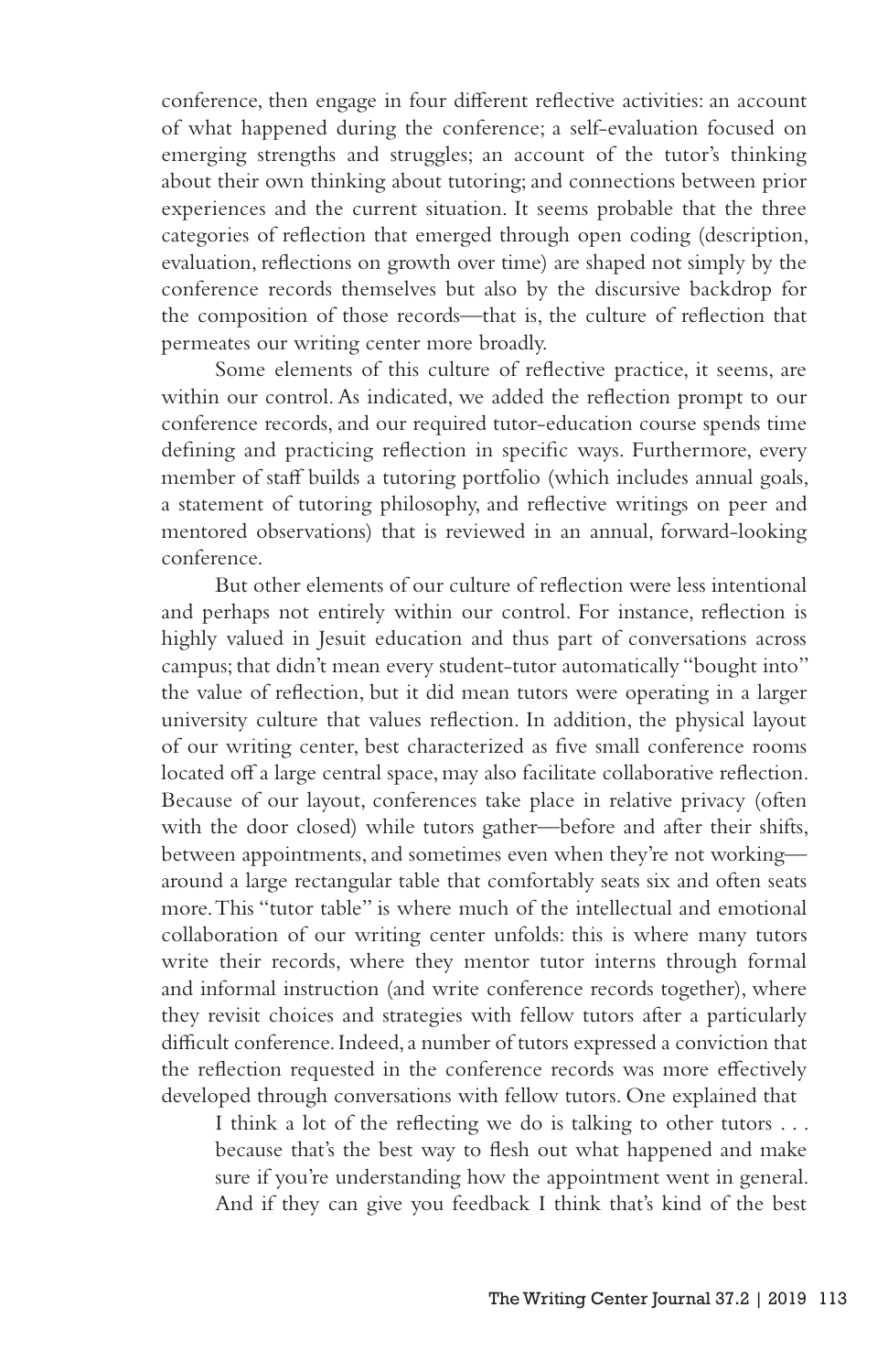reflection that happens.

Not only, then, might the "Reflection on tutoring strategies" box serve as a prompt for written reflection, but also, for tutors sitting at the "tutor table" while composing their conference records, the box might serve as a nudge to conversational reflection as well.

Our culture of reflection might also, we suspect, be supported (in ways we did not initially expect) by a culture of research. Over the past five semesters, tutor-conducted projects have examined videotapes of conferences, conference records, notes written for writers, and more. As a consequence, tutors have grown accustomed to the idea that their everyday practices and artifacts might be studied by another member of staff. Indeed, multiple tutors suggested that the existence of *this* research project encouraged them to view their conference records in a new light.

Ultimately, to the degree that our reflection prompt seems to have (thus far) avoided the type of reification described by Hall (2011), we suspect a variety of factors together infuse the activity of reflection with genuine purpose within the community of practice that is our writing center. Written and spoken reflection is an opportunity for legitimate peripheral participation for new tutors, and the physical layout, the larger university culture, and our ongoing research projects serve as affordances to make ongoing spoken and written reflections part of everyday life in the writing center.

#### **Exploring Possible Consequences of That Culture of Reflection**

Not only did the interviews illuminate how record writing was imbricated in a larger culture of reflection, but also they have led us to speculate on the possible consequences of that reflective engagement for individual tutors. We did not design this study to establish causal relationships, so our arguments here document self-reports rather than make definitive claims from triangulated data. Nevertheless, we can identify two ways the collaborative culture of reflection appears to feed back into the individual: (1) the ways the reflective activity of reading and writing conference records has a dynamic relationship with emerging tutor confidence and (2) individuals' inclination to engage in reflective behavior more generally.

**Reflective activities and emerging confidence**. Through interviews, we learned something that had not been evident in our sampling of conference-record data: namely, tutors' motives for reading and writing conference records often changed as they acquired more experience and confidence. Several tutors reported that as new tutors, they spent a great deal of time both writing their own records and reading those of others. When they felt insecure—if, for example, they were about to conference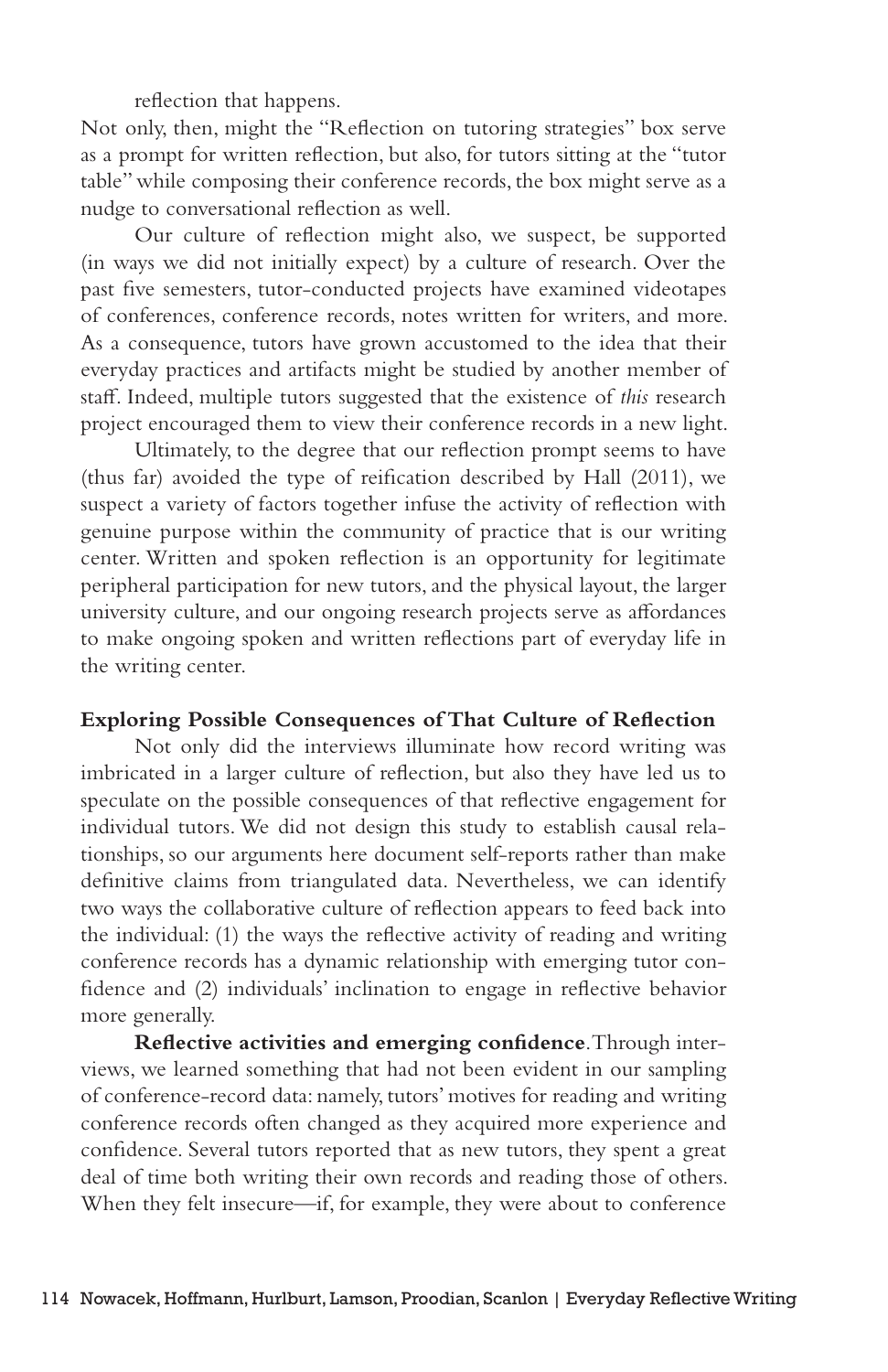with someone in a perceived authority position or outside their major area of study—tutors read conference records to reassure themselves. One tutor in her first year on staff explained she was most likely to read existing records on a writer "if it's something like philosophy that I'm not super comfortable with. Or . . . if it's an upperclassman or grad student. . . . I guess it's a confidence thing." In some cases, tutors noted that reading the records of previous tutors who were honest about what did not go well in the conference helped them feel more comfortable in reflecting honestly about their own conferences.

When do I go back and read the clients I'm about to have? Pretty often. Especially if I'm more intimidated by the assignment. If it's a nursing paper or engineering, I kind of like to go back and see what the conference was like before. . . . . When I started I was really nervous about making mistakes or not having things go the way I'd planned. And I remember I started going back when I first got access [to the records and I read other tutor's records] and I was like [that more experienced tutor] didn't have stellar appointments every time. So it kind of gave me the comfort to look back and be like it's okay to sometimes admit it could have gone better.

For new tutors just finishing the internship semester and now leading sessions by themselves, reading other tutors' records seems to extend a sense of conversation and community—providing additional information, reassurance, and encouragement to honestly reflect on and assess what's going well and what is not.

As they acquired more experience, most tutors reported reading conference records less often. Those who continued reading frequently reported they simply read conference records for context rather than reassurance. Other experienced tutors reported they now rarely read the records from other tutors, worrying (based on their experiences) that the records might skew their perceptions of a writer.

Some tutors also reported a shift in their purposes for *writing* records as they acquired more experience and confidence. Sometimes this meant a shift in the contents of the conference records.

When I first started I used it as a means of evaluating the effectiveness of a conference and what in the conference I thought I did well. So it tended to be more self-reflective, and what I could do to improve, or things in my own knowledge base I was lacking. Now it's a very clear statement of this is what I've learned and this is how I'm applying it and this is how I think I can apply it to my own writing or when I teach with writing.

For this tutor, conference records became less about self-evaluation and more about tracking a trajectory of growth. A number of tutors reported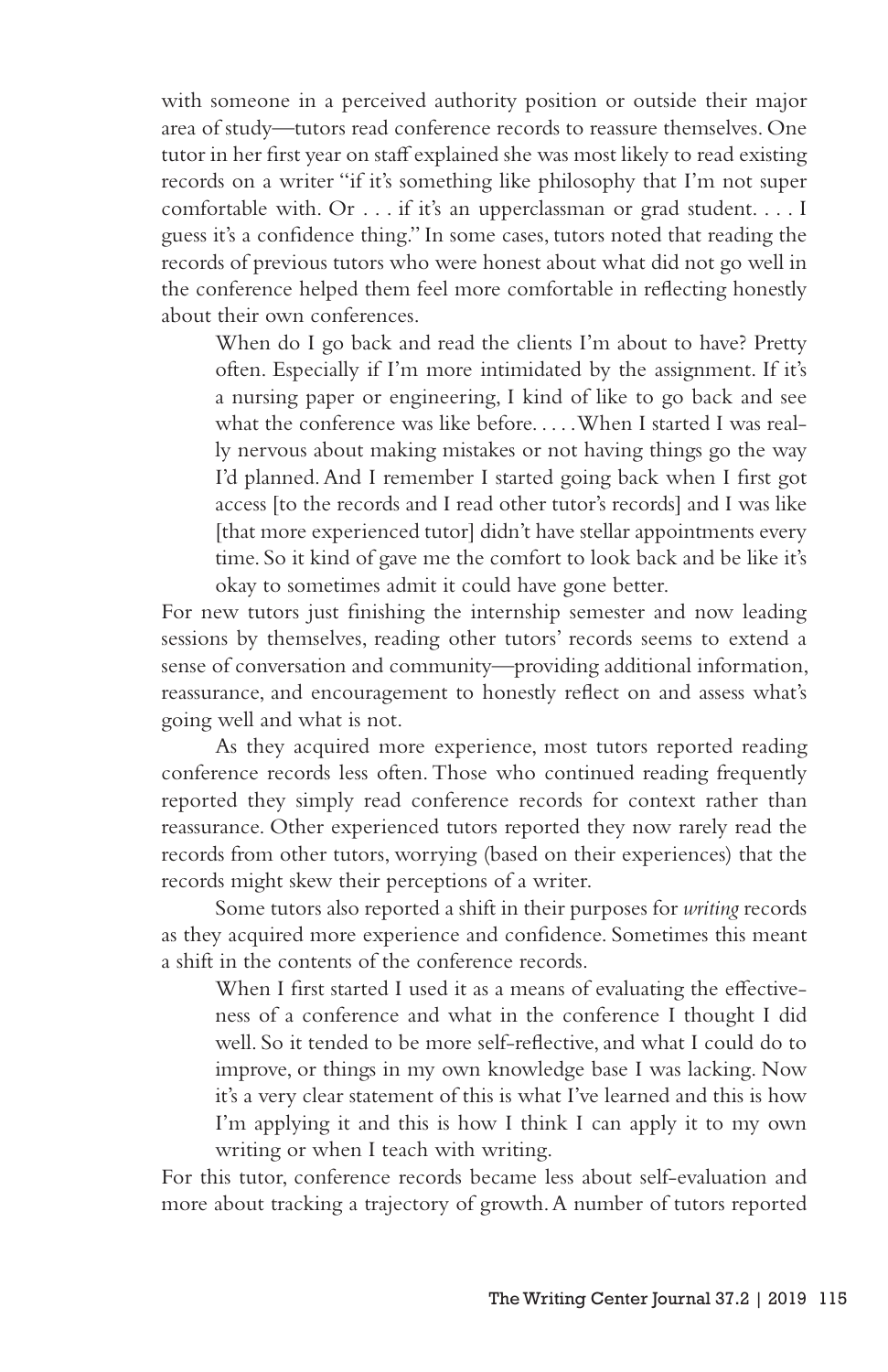that as they grew more confident, they simply wrote shorter records. For instance, one of the most experienced undergraduate tutors on our staff explained,

I think that the reflection box is good for me as a tutor but it has become a hassle, you know. I still value it, especially in those appointments where there was a moment where I'm like oh this is exactly what happened, this is a strategy . . . but if there isn't a moment like that [where I see a direct connection to a strategy or concept discussed in tutor education] in the session, then I don't really find [writing conference records] valuable. . . . Now that I've been a tutor for two years . . . those strategies are just how I conduct a normal session so I don't think about them. So I think the reflection part is good to try to remind myself of that. But it's not always conscious.

For this experienced tutor, writing conference records by herself was becoming a "hassle"; for a busy senior, perhaps the returns on the time invested in composing those records had become less obvious, and the invitation to reflect was perhaps growing reified in the way Hall (2011) describes. However, while being prompted to reflect on tutoring strategies on an everyday basis may have become something of a "hassle," the process of writing them (at least for this experienced tutor) continued to provide an opportunity to connect concepts and strategies learned during tutor education to her everyday practice. Ultimately, although our data can't fully illuminate the degree to which tutors write records for themselves or their larger community of fellow tutors (a sense of audience that might shift frequently), we do know many tutors learn to compose records through collaboration and may at some stages value those records as a means of tapping into the experience of other tutors.

**Reflective activities in other domains**. Finally, through these interviews we gained some insight into how the reflective engagement prompted on a regular basis (through conference records and ongoing conversations) within the writing center might be influencing tutors' inclination to engage in reflective behaviors in other domains of their lives. When asked whether "writing these records encouraged you to do reflection in any other context," most tutors gave what appeared to be a frank answer: no. We were neither surprised nor troubled by this response, but we were struck by the various reasons tutors gave. Some tutors reported they had long been inclined to engage in lots of reflection, either because it was a habit they'd developed early on ("I think I've always done reflective writing in some form or another. So I don't know that it's prompted me to do more reflective writing . . . it just fit into my natural process of doing and evaluating") or because it was a habit others had encouraged them to develop ("Because I've been in therapy before, I have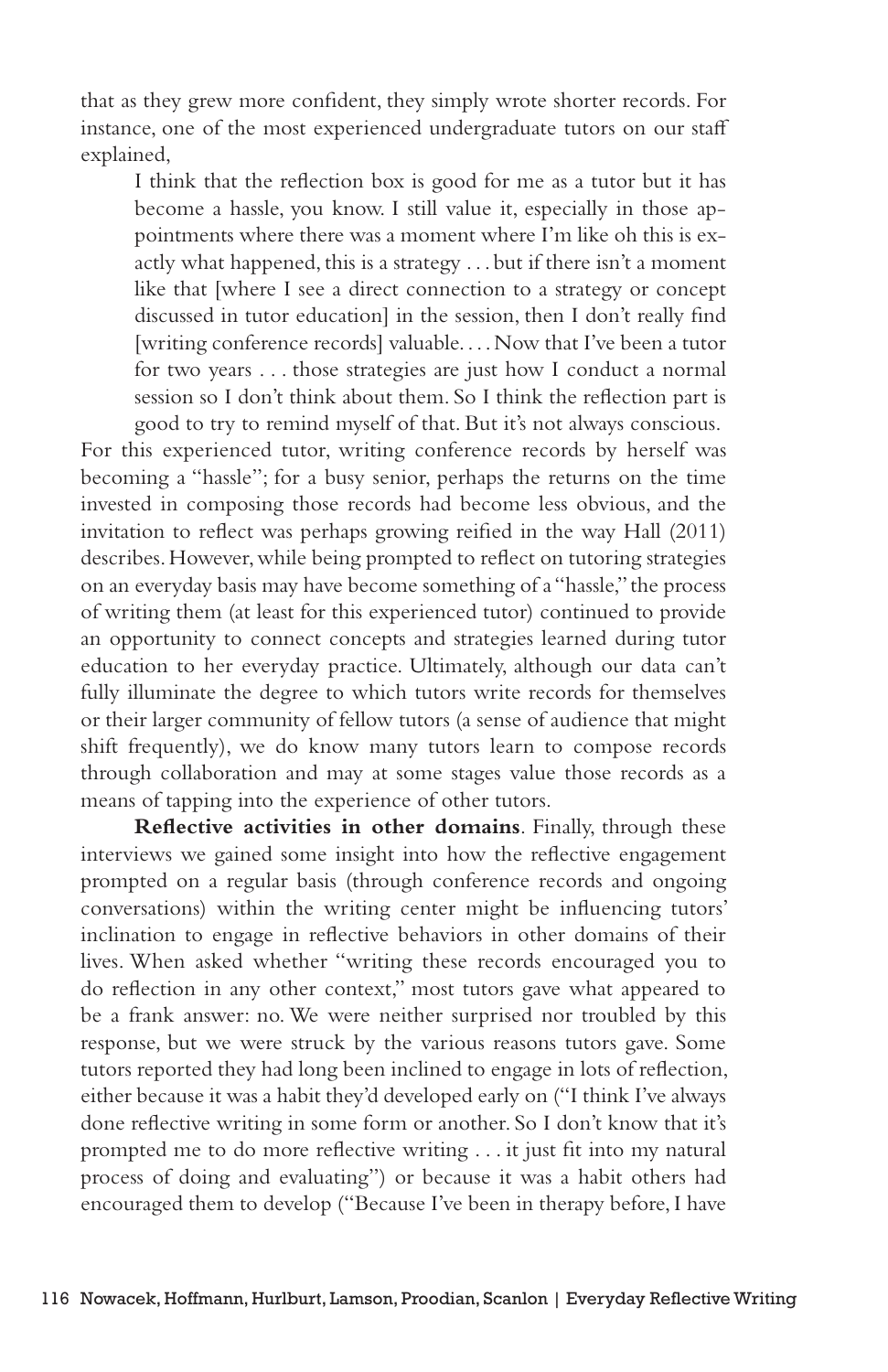always been slightly more self-reflective"). There may well be an element of self-selection at work: individuals with a penchant for reflection may be more likely to become peer writing tutors.

A number of others, though, reported that although they hadn't spontaneously begun to engage in reflective writing outside the writing center, they did feel the reflective writing encouraged them to engage in more reflective *thinking* and *conversation*. One tutor noted,

No, I don't do reflective writing. I never have. I just can't get into it. It just seems too time consuming. I do think, though, it's been really good for me to do it here. And I do more reflective thinking than ever before, in a lot of different areas. But it's not necessarily in writing.

Another agreed that although he didn't engage in formal reflective writing, "the [conference record] forms make [his] mental reflection more cognitively explicit."

In a few instances, though, tutors reported that the reflective writing prompts had indeed encouraged them to engage in reflective writing outside the writing center. They tended to focus on forward-looking connections. One graduate tutor explained she had found her notes in the reflection box—which she often used as forward-looking notes to herself about what to ask the writer in a future conference or how to approach a similar assignment with subsequent writers—so useful that she began to keep a teaching journal.

Definitely. These records have encouraged me to use [reflective writing]. I reflect on my lesson plans now. After I teach a class now I'll spend five minutes bullet-pointing what went well, what I would

change for next semester, what students seemed to really respond to. Another tutor explained that the habits of mind she'd developed through writing conference records were influencing the forward-looking documents she was crafting for her job search.

It sounds weird but I really like writing cover letters. I like looking back and reflecting on my time in the writing center or an internship. And it's not so much looking back and evaluating my time but looking at a job application and saying okay I have to be good at working with people. So I can reflect on my time at the writing center and apply it to that. So especially this semester . . . I'm looking back on all my experiences and reflecting on them to build how I can be in the future for another employer.

Finally, one tutor expressed a belief that the reflective conference records were part of a larger culture of reflective practice that had significantly altered her own inclination to reflect.

I've definitely become more reflective. Hands down. And it's a direct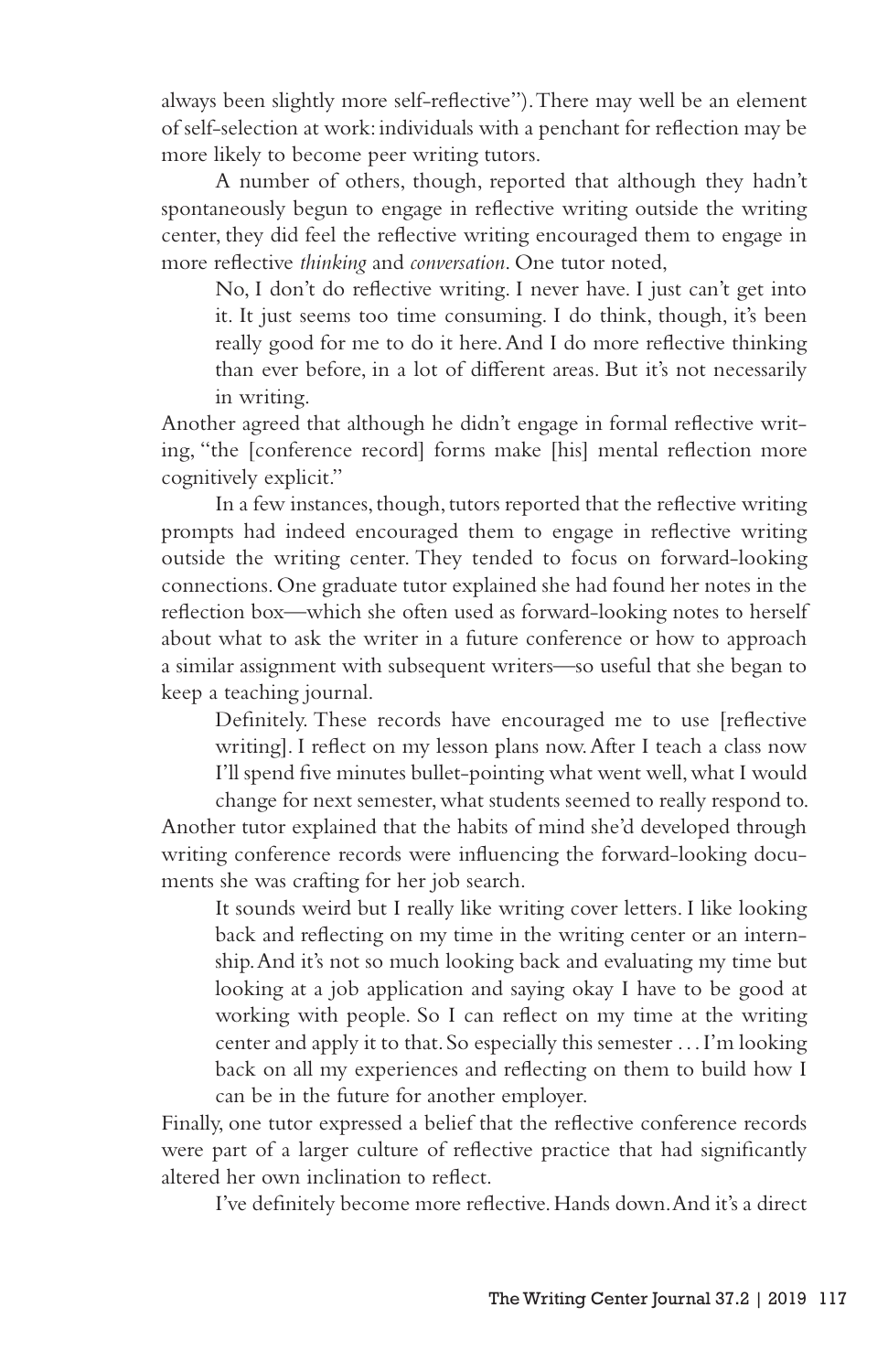result of not necessarily the client reports themselves but working in this environment in general. . . . Everything we do in staff meeting? Reflective. Everything we do in a conference? Reflective. Being a mentor? Constantly reflecting about how a conference went. And I definitely see that bleed into all aspects of my life. . . . Before working here I was not reflective.

Although we had initially set out to see whether we could find in the conference records evidence of connection making between staff meetings and accounts of tutoring practice, we also found in these interviews evidence to suggest that some tutors connect their reflective engagement within the writing center to other parts of their lives.

We recognize the self-reports of these tutors may be influenced by a collegial desire to tell us what they think we want to hear. Nevertheless, we find the patterns of interview data suggestive. To be clear: we do not think writing center employment is a magic wand, automatically transforming any and all students into more reflective individuals. But even in this final quote's most ambitious claim for the reflective culture of writing center work "bleed[ing] into all aspects of . . . life," there is at the very least an acknowledgement of our more modest initial claim: the prompt to reflect on tutoring strategies within conference records does not exist in a vacuum but is inextricably linked with a larger emphasis on reflection that infuses work throughout the community of practice that is our writing center.

## Implications: Building a Culture of Reflection in Conference Records and Beyond

In the end, what did we learn about the role composing conference records might play as tutors work to improve their practices and build confidence as tutors? We cannot, of course, track causation, and we are not claiming that simply adding a reflective prompt to our conference records has directly resulted in more reflective, more skilled, more confident tutors. Our data do not support such a broad claim. What we have learned—through our interviews and through the ways in which the categories that emerged from open coding largely replicated the types of reflection privileged in a shared early assignment on reflection in the tutor-education course—is that, to the degree that the reflection prompt has taken root as a meaningful activity, it succeeds as part of a larger culture of reflection. As one tutor noted, "This is a reflective place."

Our inquiries lead us to conclude that prompting tutors to reflect on their tutoring strategies within the conference records has had a discernible and largely positive effect on tutors' inclination to reflect on their own tutoring practices. But we also believe the prompt would benefit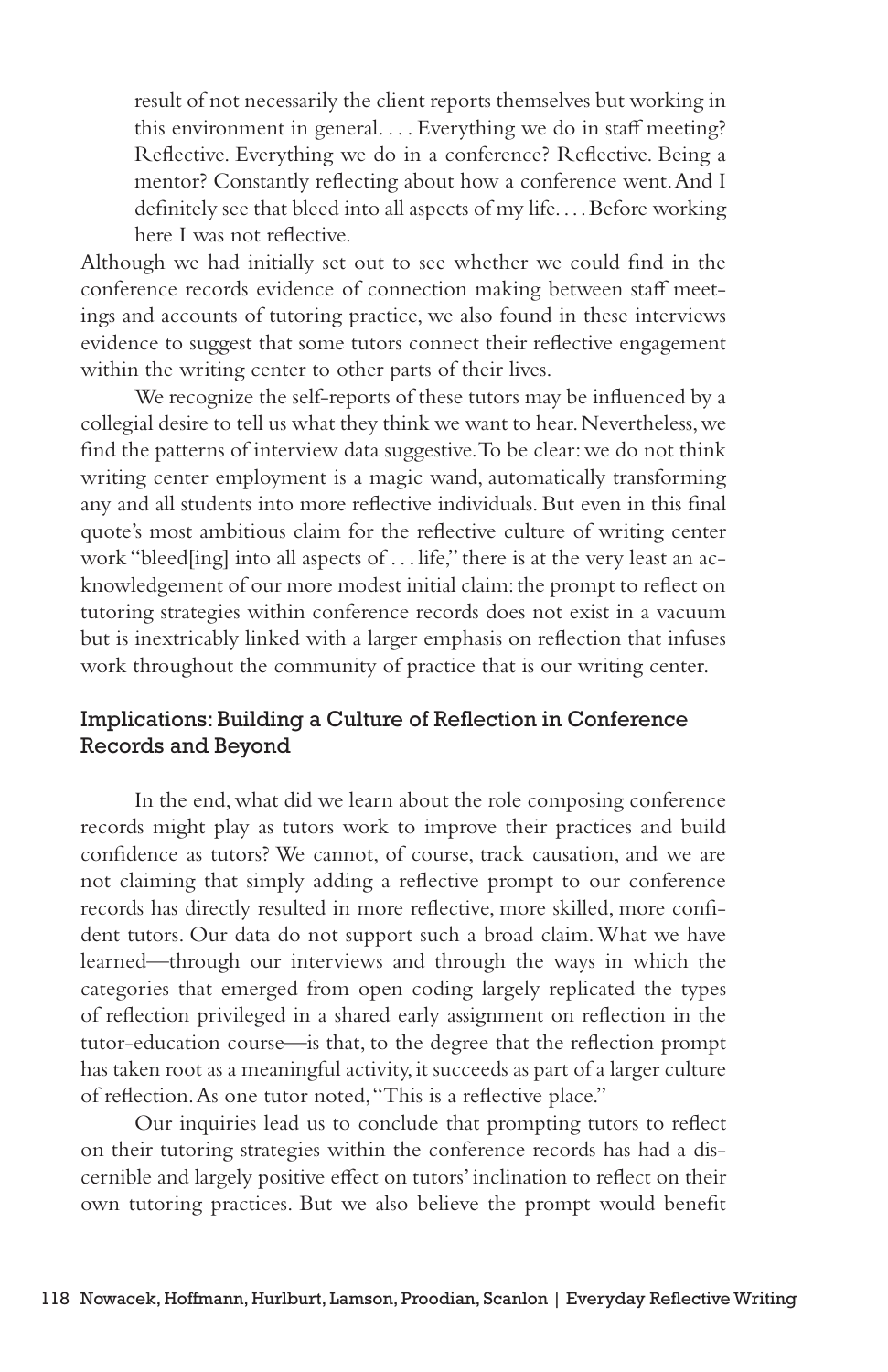from more intentional discussion. Tutors reported that even a one-hour staff meeting encouraged them to see their writings as part of a collective effort rather than as an individual repository. And as two graduate tutors working on this research project acknowledged in their interviews, "I know I'm much more thoughtful about what I'm doing because of the conversations we've had" and "Since starting this project I'm more self-conscious of what I write in my own records . . . I'm trying to be more clear and specific." We recommend looking at variations in conference records with tutors and discussing how those records are (and how they might be) used in order to nudge tutors to see the purpose and value of those records somewhat differently. Although it is surely no surprise that our staff benefitted from a deeper understanding of the whys and the hows of our everyday practices, it may be a consolation that the reflection prompt seemed to have a discernible positive influence even when the many demands of our growing writing center kept us from cultivating that deeper understanding in extended ways.

We hope future researchers might build on this work, looking perhaps at the nexus between the focus of self-reflections composed in the relatively "private" context of the conference records and the more public self-reflections facilitated by peer (and/or mentored) observations. Do those different fora for self-reflection invite more or less self-criticism? Do they invite a focus on different topics identified in the coding schema offered in this article? In what ways might we see (or not) connections among the reflections in these various contexts? Future researchers might also take up the ambitious project of documenting the degree to which these reflections (connection making, goal setting, evaluating) might be connected to the actual practice of tutors during conferences. Even researchers wishing to restrict their focus to the conference records could track how tutor reflections evolve (or don't) over time, providing another possible insight into tutors' ongoing professional development.

What has always been clear in writing center work is that reflection is important. Although we have demonstrated that relatively unguided prompts for written self-reflection can have measurable positive impacts on tutor development, we feel even more research into guided avenues of individual and collaborative reflection may offer additional positive benefits.

#### Acknowledgements

*Many thanks to the WCJ editors as well as the anonymous reviewers of this essay*  who helped us to articulate our findings and their implications more clearly. We are *particularly grateful for all our wonderful undergraduate and graduate colleagues in the Ott Memorial Writing Center, especially those who allowed us to analyze their conference records and agreed to be interviewed.*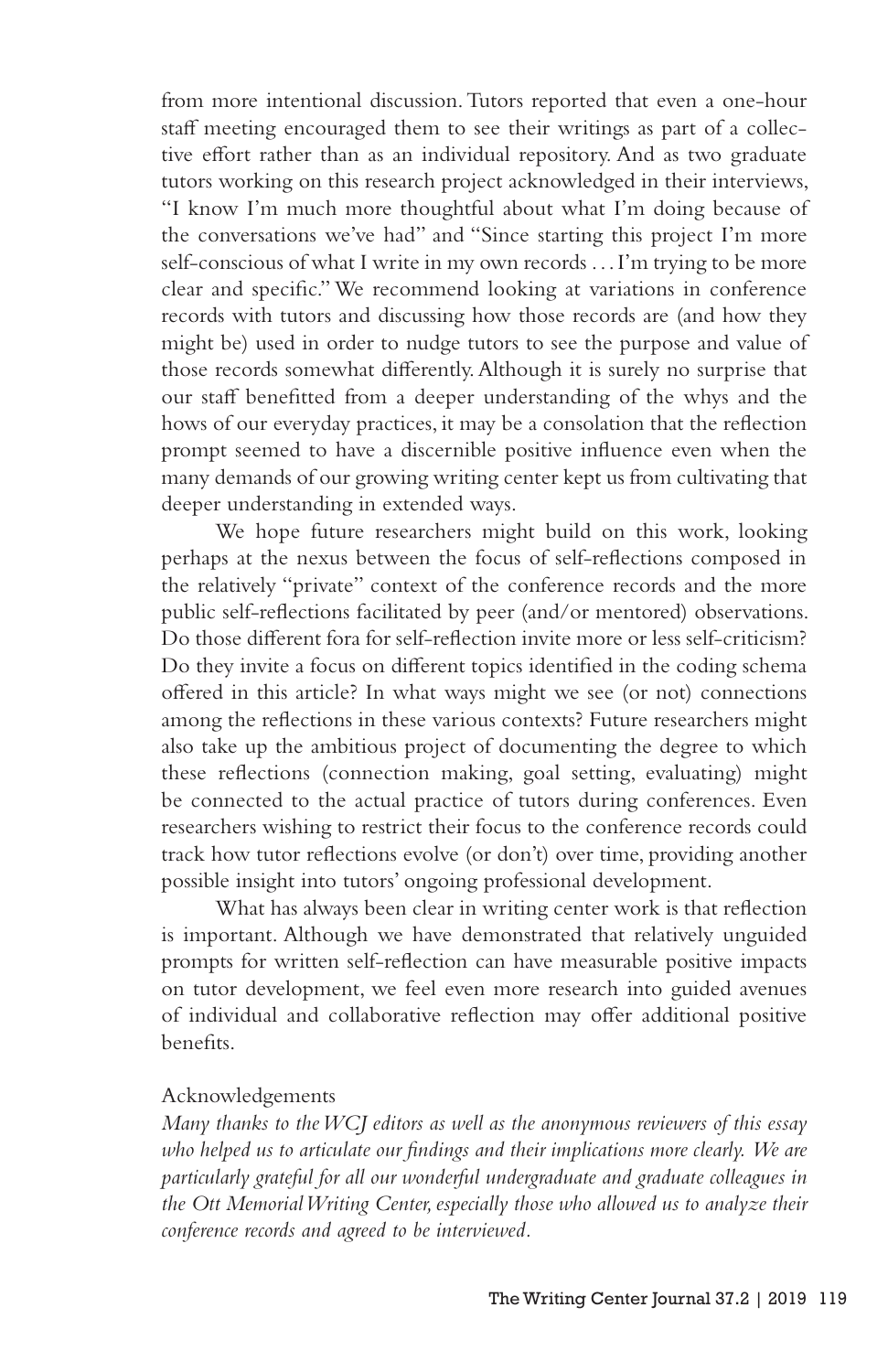#### References

- Adler-Kassner, L., & Wardle, E. (Eds.). (2015). *Naming what we know: Threshold concepts of writing studies*. Logan: Utah State University Press.
- Beaufort, A. (2016). Reflection: The metacognitive move towards transfer of learning. In K. B. Yancey (Ed.), *A rhetoric of reflection* (pp. 23–41). Logan: Utah State University Press.
- Bell, J. (2001). Tutor training and reflection on practice. *Writing Center Journal, 21*(2)*,* 79–98.
- Blazer, S. (2015). Twenty-first century writing center staff education: Teaching and learning towards inclusive and productive everyday practice. *Writing Center Journal, 35*(1)*,*17–55.
- Bromley, P., Northway, K., & Schonberg, E. (2016). Transfer and dispositions in writing centers: A cross-institutional, mixedmethods study. *Across the Disciplines, 13*(1).
- Bugdal, M., Reardon, K., & Deans, T. (2016). Summing up the session: A study of student, faculty, and tutor attitudes toward tutor notes. *Writing Center Journal, 35*(3)*,* 13–36.
- Cogie, J. (1998). In defense of conference summaries: Widening the reach of writing center work. *Writing Center Journal, 18*(2)*,* 47–70.
- Conway, G. (1998). Reporting writing center sessions to faculty: Pedagogical and ethical considerations. *Writing Lab Newsletter, 22*(8)*,* 9–12.
- Dees, S., Godbee, B., & Ozias, M. (2007). Navigating conversational turns: Grounding difficult discussions on racism. *Praxis: A Writing Center Journal, 5*(1).
- Devet, B. (2015). The writing center and transfer of learning: A primer for directors. *Writing Center Journal, 35*(1)*,* 119–151.
- Driscoll, D. L. (2015). Building connections and transferring knowledge: The benefits of a peer tutoring course beyond the writing center. *Writing Center Journal, 35*(1)*,* 153–181.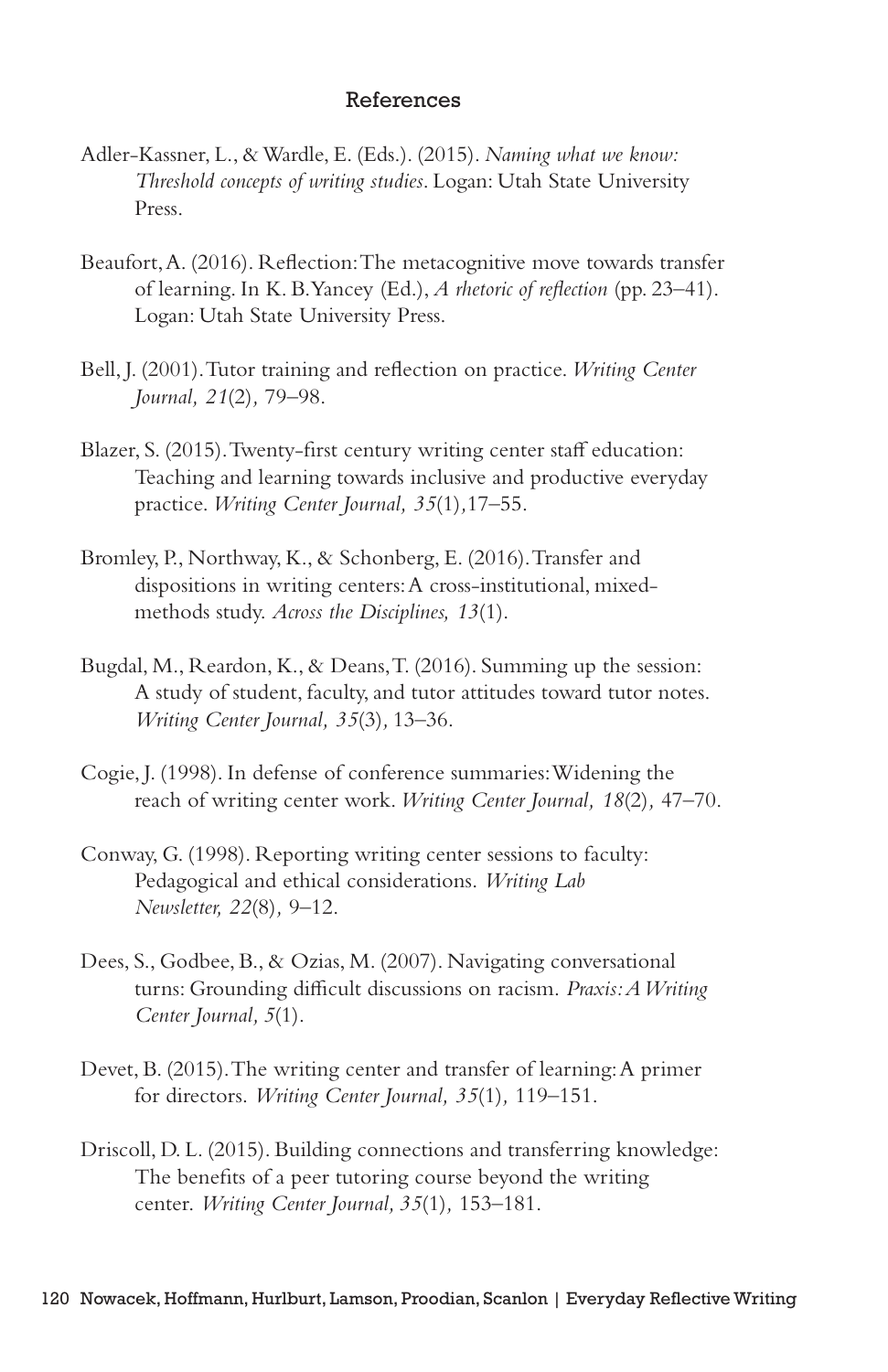- Driscoll, D. L., & Harcourt, S. (2012). Training vs. learning: Transfer of learning in a peer tutoring course and beyond. *Writing Lab Newsletter, 36*(7–8)*,* 1–6.
- Fitzgerald, L., & Ianetta, M. (2016). *The Oxford guide for writing tutors: Practice and research*. New York: Oxford University Press.
- Geller, A. E., Eodice, M., Condon, F., Carroll, M., & Boquet, E. (2007). *Everyday writing center: A community of practice*. Logan: Utah State University Press.
- Gillespie, P., & Lerner, N. (2008). *The Longman guide to peer tutoring*. New York: Pearson Longman.
- Hall, R. M. (2011). Theory in/to practice: Using dialogic reflection to develop a writing center community of practice. *Writing Center Journal, 31*(1)*,* 82–105.
- —. (2015). What work do tutor reports do?: An analysis of the rhetorical moves of session notes. Paper presented at the International Writing Centers Association Conference, Pittsburgh, PA.
- —. (2017). *Around the texts of writing center work: An inquiry-based approach to tutor education.* Logan: Utah State University Press.
- Harris, M. (1995). Talking in the middle: Why writers need writing tutors. *College English, 57*(1)*,* 27–42.
- Hill, H. N. (2016). Tutoring for transfer: The benefits of teaching writing center tutors about transfer theory. *Writing Center Journal, 35*(3)*,* 77–102.
- Hughes, B., Gillespie, P., & Kail, H. (2010). What they take with them: Findings from the peer writing tutor alumni research project. *Writing Center Journal, 30*(2)*,* 12–46.
- International Commission on the Apostolate of Jesuit Education. (1993). *Ignatian pedagogy: A practical approach.* Retrieved from http:// jesuitinstitute.org/Resources/Ignatian%20Pedagogy%20(JI%20 Edition%202013).pdf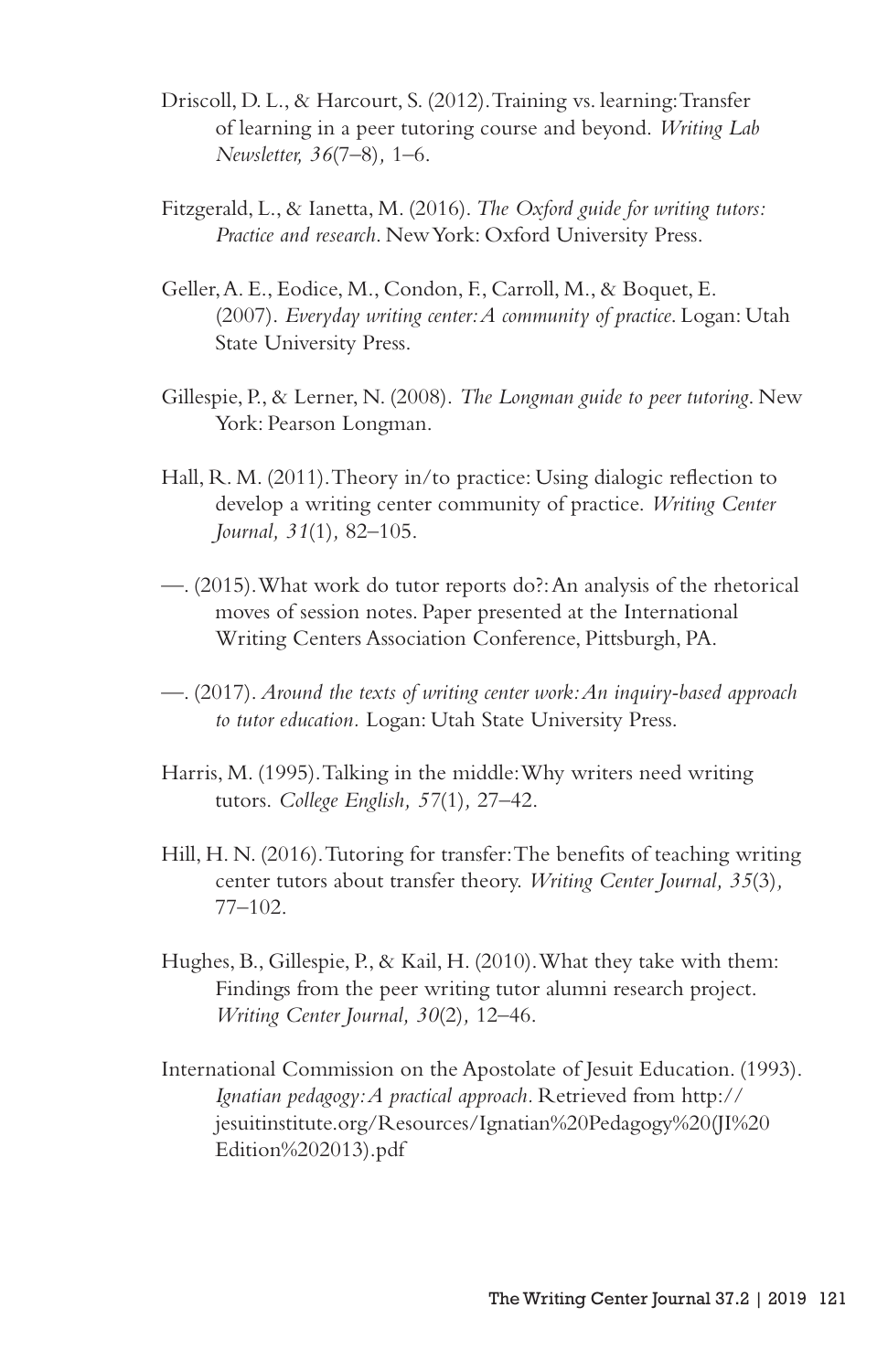- Lave, J., & Wenger, E. (1991). *Situated learning: Legitimate peripheral participation*. Cambridge: Cambridge University Press.
- Leaker, C., & Ostman, H. (2010). Composing knowledge: Writing, rhetoric and reflection in prior learning assessment. *College Composition and Communication, 61*(4)*,* 691–717.
- Malenczyk, R. (2013). "I thought I'd put that in to amuse you": Tutor reports as organizational narrative. *Writing Center Journal, 33*(1)*,* 74–95.
- Murphy, C., & Sherwood, S. (2011). *St. Martin's sourcebook for writing tutors*. 4th ed. New York: Bedford/St. Martin's.
- Okawa, G. Y., Fox, T., Chang, L. J., Windsor, S. R., Chavez, F. B., & Hayes, L. (1991). Multi-cultural voices: Peer tutoring and critical reflection in the writing center. *Writing Center Journal, 12*(1)*,*  $11 - 33$ .
- Saldaña, J. (2015). *The coding manual for qualitative researchers*. 3rd ed. London: SAGE.
- Taczak, K., & Robertson, L. (2016). Reiterative reflection in the twentyfirst century classroom: An integration approach to teaching for transfer. In K. B. Yancey (Ed.), *A rhetoric of reflection* (pp. 42–63). Logan: Utah State University Press.
- Weaver, M. (2001). Resistance is anything but futile: Some more thoughts on writing conference summaries. *Writing Center Journal, 21*(2)*,* 35–56.
- Yancey, K. B. (1992). Teacher's stories: Notes toward a portfolio pedagogy. In K. B. Yancey (Ed.), *Portfolios in the writing classroom: An introduction* (pp. 12–20)*.* Urbana IL: NCTE
- —. (1998). *Reflection in the writing classroom*. Logan: Utah State University Press
- —. (2013, December 10). *Kathleen Blake Yancey on reflection and reflective writing* [Vimeo video]. Retrieved from https://vimeo. com/81548067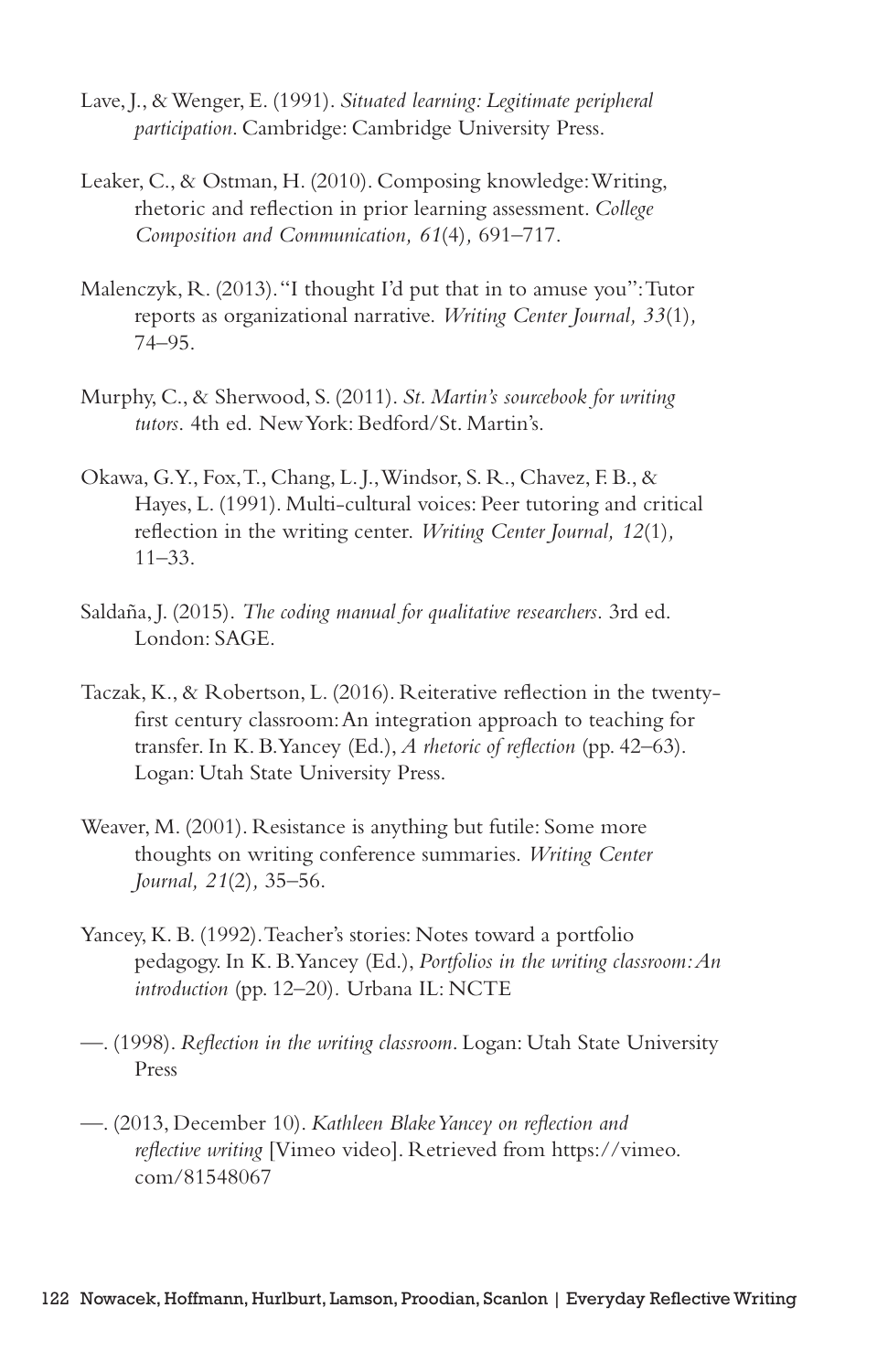- (2016). Introduction: Contextualizing reflection. In K. B. Yancey (Ed.), *A rhetoric of reflection* (pp. 3–20). Logan: Utah State University Press.
- Zimmerelli, L. (2015). A place to begin: Service-learning, tutor education, and writing center social justice. *Writing Center Journal, 35*(1)*,* 57–84.

## Appendix

Interview Questions

- 1. How long have you been a tutor?
- 2. Tell me about how you usually write your records: where do you write them? How soon after your appointments? How much time does it usually take you?
- 3. How often (under what circumstances) do you read other people's records on a writer you're about to meet? How often do you go back and read your own records?
- 4. What do you see as is the purpose or function of the [conference records]?
- 5. What does the "reflect on tutoring practices" prompt mean to you? How do you use that space?
- 6. How did you learn to write records?
- 7. If you've been a mentor, to what degree have you talked with your mentees about writing records?
- 8. Can you tell me what you were thinking about as you were writing this particular record?
- 9. Do you use reflection anywhere else, or have been more explicit about it? Have writing these records encouraged you to do reflective writing in any other context?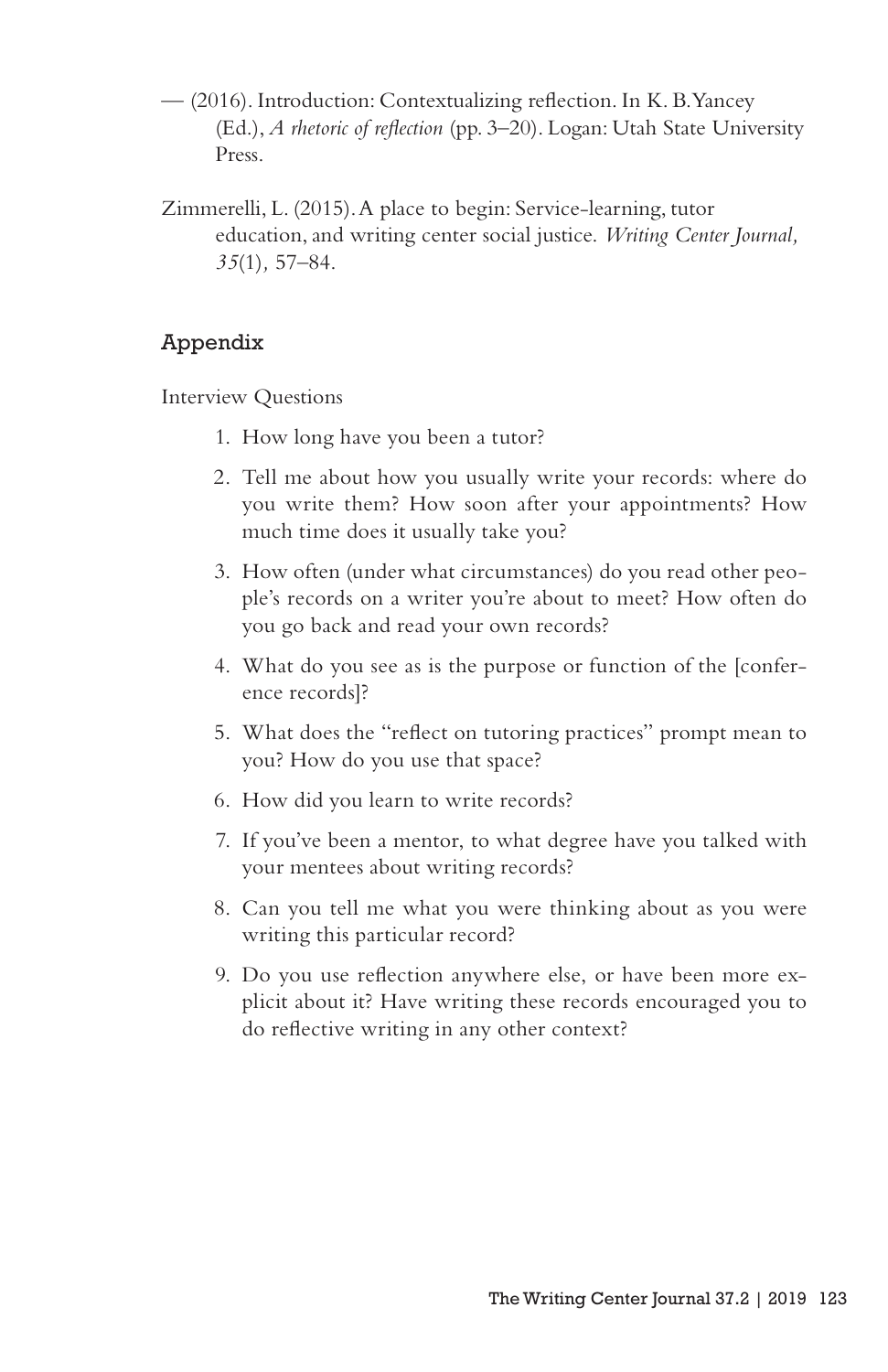**Rebecca Nowacek** is professor of English at Marquette University, where she directs the Ott Memorial Writing Center. She is the author of *Agents of integration: Understanding transfer as a rhetorical act* and her work has also appeared in *College Composition and Communication*, *College English*, and *Research in the Teaching of English*. She was also a Carnegie CASTL Scholar and is currently a participant in Elon's Research Seminar on Writing Beyond the University, focusing on workplace writing done by former peer writing tutors.

**Andrew Hoffmann** is an instructor of English Composition at Waukesha County Technical College. While his main focus is on teaching, pedagogy, and diversity and inclusion, his research interests include critical race and ethnic studies, science-fiction studies, literary theory, and popular culture.

**Carolyne Hurlburt** is a technical writer and trainer in the software industry, as well as an online writing tutor with Jesuit Worldwide Learning: Higher Education at the Margins. She is currently a PhD candidate in English at Marquette University, where she is completing a dissertation on professionalism and social identity in contemporary British literature.

**Lisa Lamson** is a PhD Candidate in history at Marquette University. Her dissertation examines how and why girls of color were taught in public, public-private, and private educational institutions in Baltimore during the nineteenth century as a means of exploring black girlhood.

**Sareene Proodian** earned her doctorate in Literature from Marquette University in 2018 and is currently an adjunct professor in the English Department at California Lutheran University.

**Anna Scanlon** is the Director of the Writing Center at Illinois Wesleyan University. Her research interests include medical rhetoric and literature and developing writing center mentoring pedagogy.